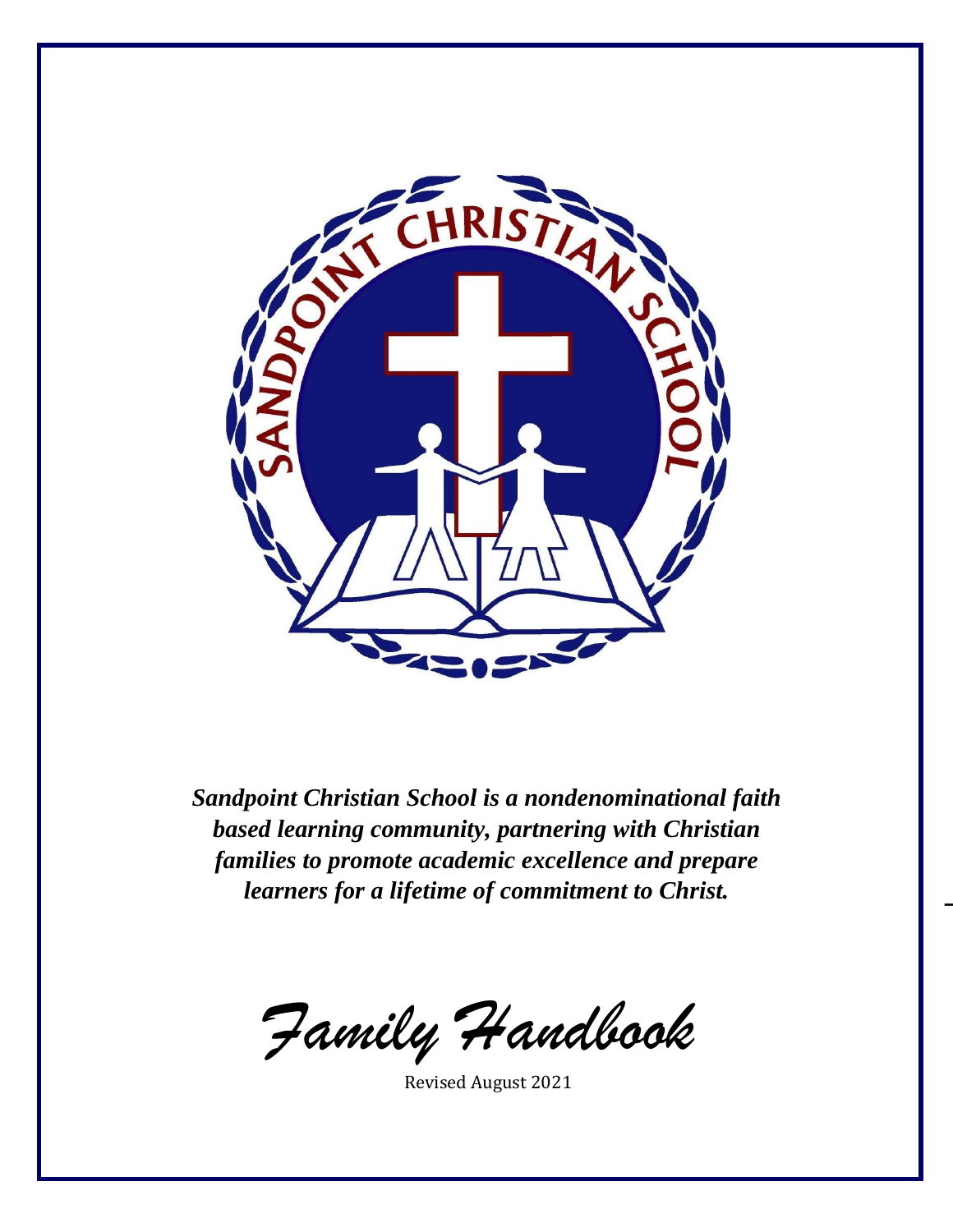# Contents

**VISION MISSION STATEMENT OF FAITH PHILOSOPHY** 

| Ī.           |    |  |  |  |  |
|--------------|----|--|--|--|--|
| 2.           |    |  |  |  |  |
| A.           |    |  |  |  |  |
| B.           |    |  |  |  |  |
| C.           |    |  |  |  |  |
| D.           |    |  |  |  |  |
| Е.           |    |  |  |  |  |
| F.           |    |  |  |  |  |
| G.           |    |  |  |  |  |
| Η.           |    |  |  |  |  |
| I.           |    |  |  |  |  |
| J.           |    |  |  |  |  |
| K.           |    |  |  |  |  |
| 3.           |    |  |  |  |  |
| Α.           |    |  |  |  |  |
| B.           |    |  |  |  |  |
| C.           |    |  |  |  |  |
| D.           |    |  |  |  |  |
|              |    |  |  |  |  |
| Α.           |    |  |  |  |  |
| B.           |    |  |  |  |  |
| C.           |    |  |  |  |  |
| D.           |    |  |  |  |  |
|              | Е. |  |  |  |  |
| F.           |    |  |  |  |  |
| G.           |    |  |  |  |  |
|              |    |  |  |  |  |
| $\mathbf{L}$ |    |  |  |  |  |
| J.           |    |  |  |  |  |
| Κ.           |    |  |  |  |  |
| L.           |    |  |  |  |  |
|              |    |  |  |  |  |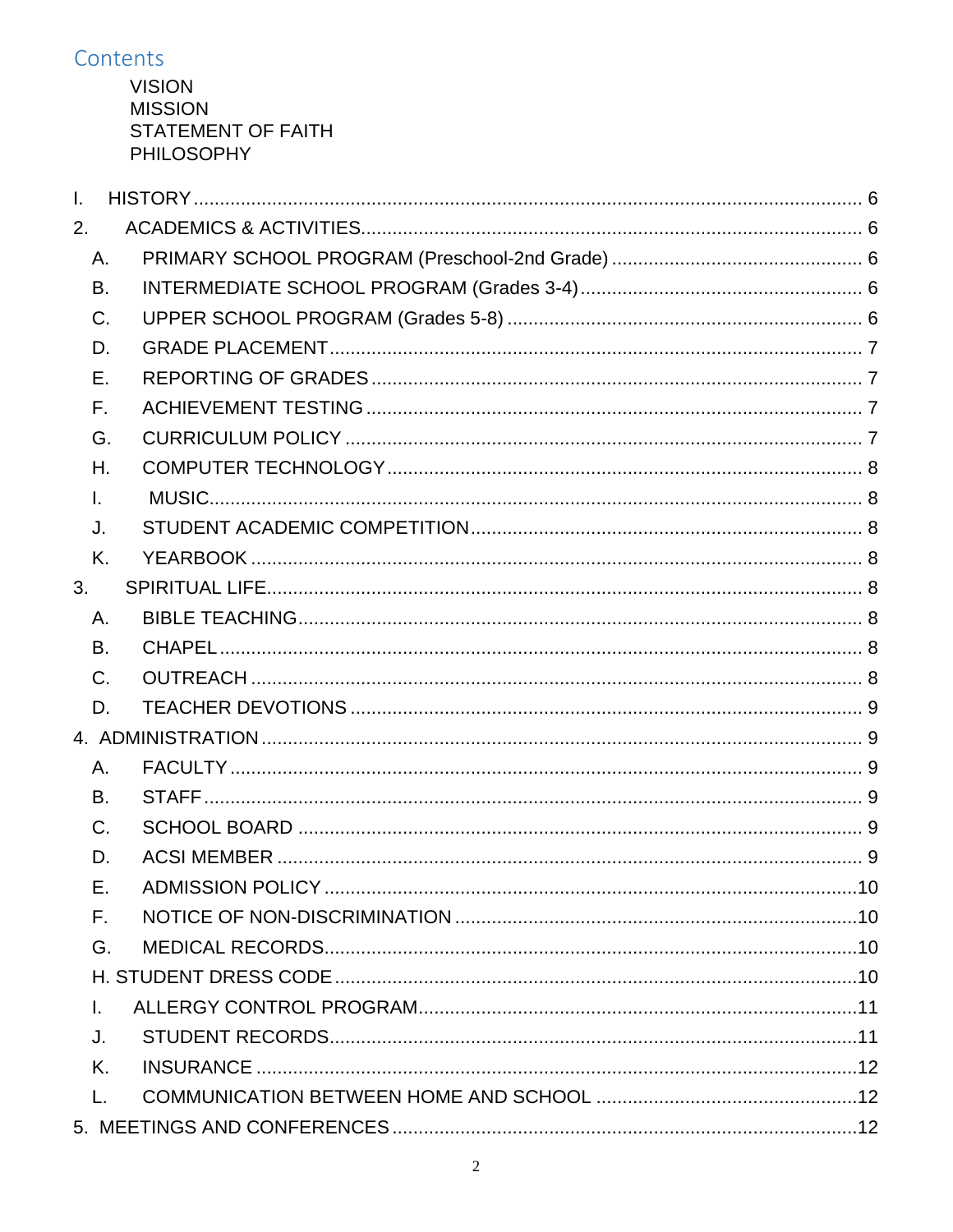|    | A.           |  |
|----|--------------|--|
|    | <b>B.</b>    |  |
|    | $C_{\cdot}$  |  |
|    |              |  |
|    | A.           |  |
|    |              |  |
|    |              |  |
|    | $C_{\cdot}$  |  |
|    | D.           |  |
|    |              |  |
| 8. |              |  |
|    | Α.           |  |
|    | B.           |  |
|    | C.           |  |
|    | D.           |  |
|    | Е.           |  |
|    | F.           |  |
|    |              |  |
|    | Α.           |  |
|    | В.           |  |
|    | C.           |  |
|    | D.           |  |
|    | Е.           |  |
|    | F.           |  |
|    | G.           |  |
|    | Η.           |  |
|    | $\mathbf{L}$ |  |
|    | J.           |  |
|    | Κ.           |  |
|    | L.           |  |
|    | М.           |  |
|    | N.           |  |
|    | O.           |  |
|    | P.           |  |
|    | Q.           |  |
|    | R.           |  |
|    |              |  |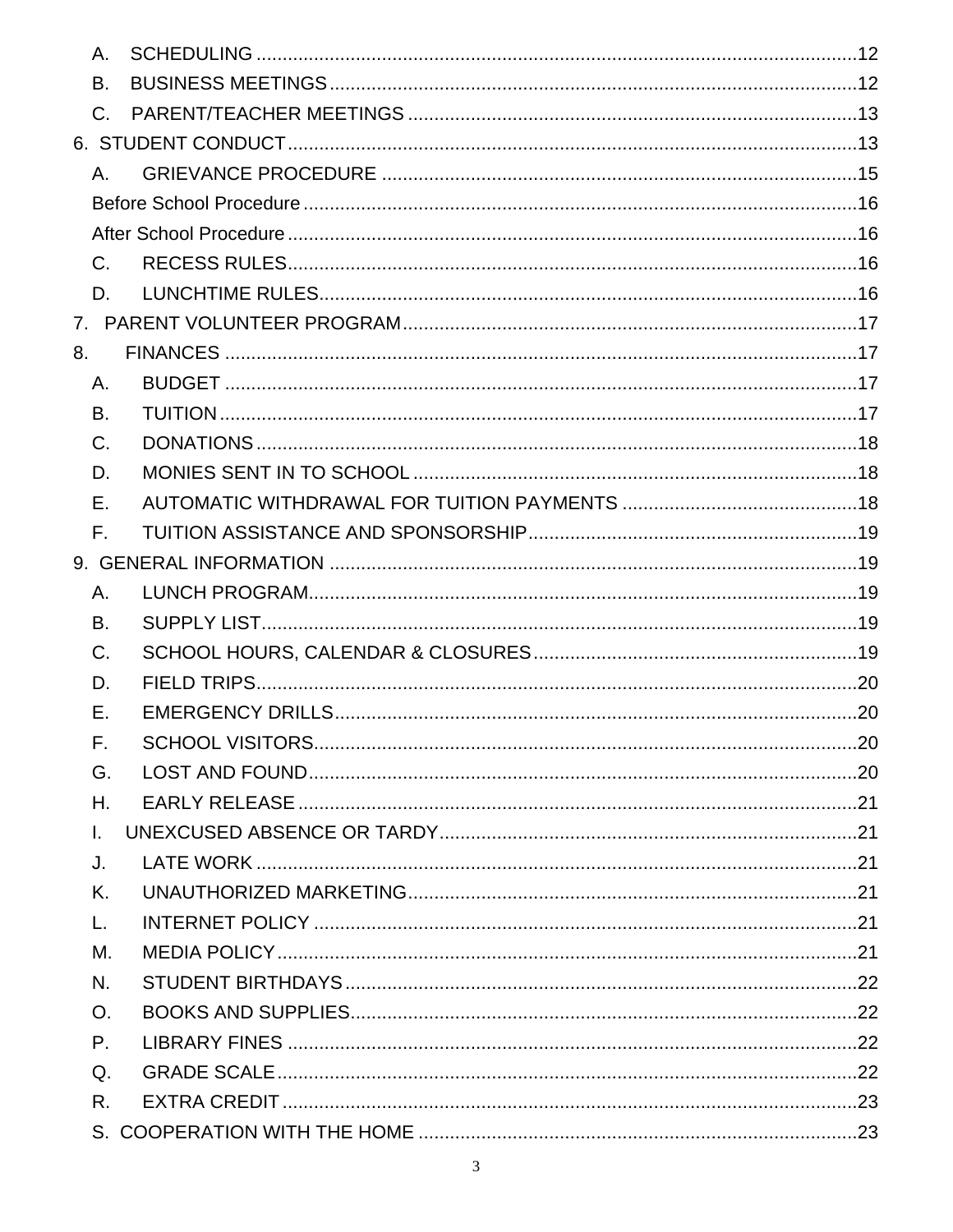*Sandpoint Christian School*

#### **VISION**

Sandpoint Christian School strives to be an engaged learning community, which integrates and reflects Christian faith in all that it does. Our learners will be academically challenged and prepared, spiritually mentored, and grounded, service-oriented and demonstrate compassionate hearts.

#### **MISSION**

Sandpoint Christian School is a nondenominational faith based learning community, partnering with Christian families to promote academic excellence and prepare learners for a lifetime of commitment to Christ.

#### **STATEMENT OF FAITH**

**1. God** - We believe that there is one God, eternally existing in three persons: The Father, The Son, and The Holy Spirit. Luke 3:22, Matthew 28:19, John 1:1-3

**2. Bible** - We believe the Bible is God's only ordained written revelation. As such, it is authoritative, infallible, and complete in its written conveyance. 2Timothy 3:16, 2 Peter 1: 20-21

**3. Jesus** – "We believe in Jesus Christ, God's only Son, conceived by the Holy Spirit, born of the virgin Mary, who was crucified, died and buried and in the third day rose from the dead and ascended to heaven, where He is seated at the right hand of God the Father." John 1:1-3, Hebrews 4:14-15, "Apostles Creed"

**4. Holy Spirit** - We believe in the deity of the Holy Spirit, the Holy Spirit's miracle of new birth in the life of the repentant sinner and the Holy Spirit's indwelling presence in the life of the believer. John 16:7-15

**5. Humanity** - We believe that man and woman were created in the image of God. We believe, as a result of sin, all men and women become alienated from God, their creator. When we accept, by faith, God's gift of salvation, through Christ's death on the cross, our alienation is removed, and our created purpose is evidenced. Genesis 1:27, John 3:3-5

**6. Grace -** We believe that God offers grace and restoration to all who confess and forsake their sin, seeking His mercy and forgiveness through Jesus Christ. We believe that all actions and speech should be spoken in love and in accordance with scripture, for it is commanded: "Love your neighbor as yourself," "Love does no harm to a neighbor" Therefore love is the fulfillment of God's law. Rom.13:8-10, Acts 3:19- 21, Rom 10:9-10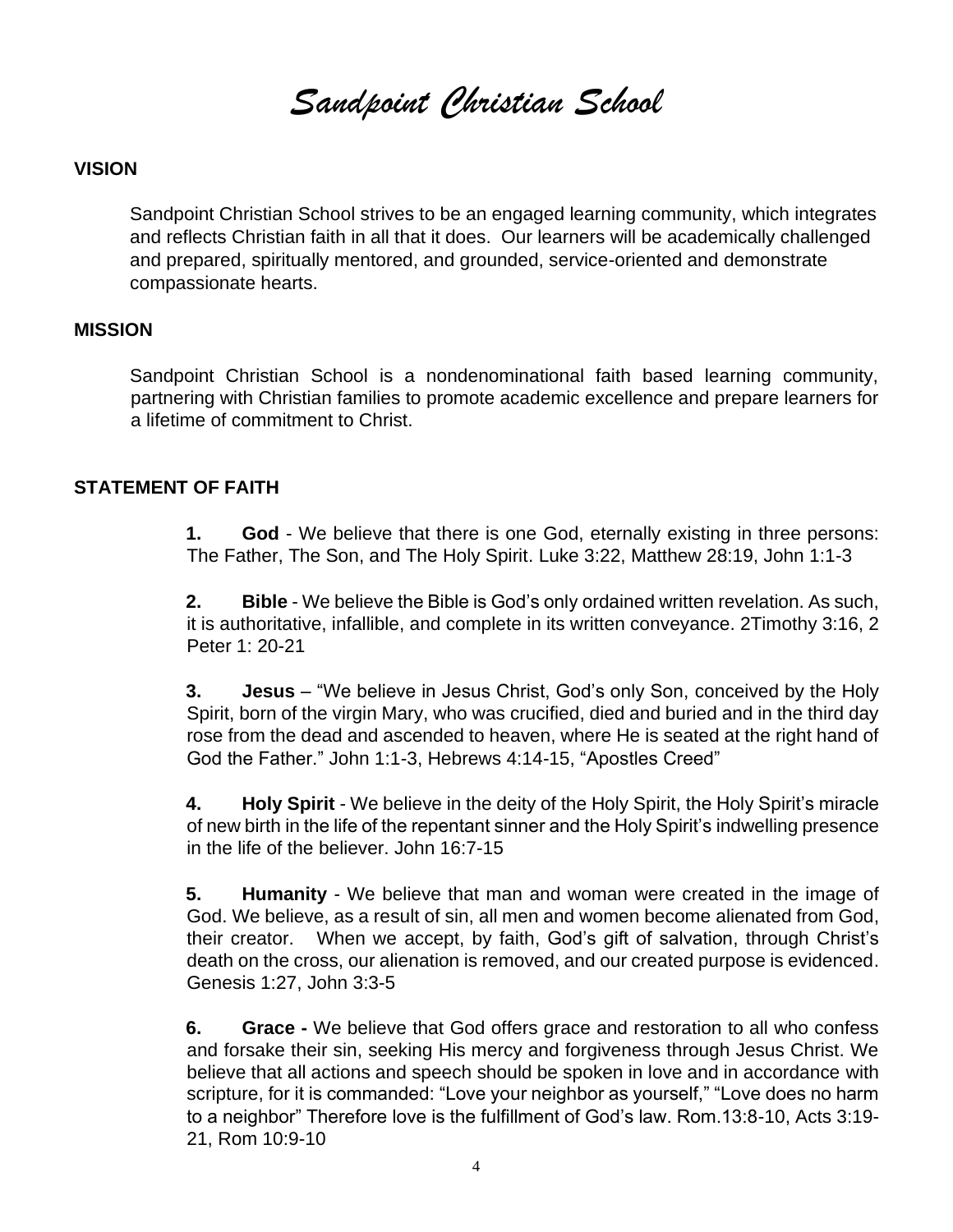#### **PHILOSOPHY:**

### **1. ACADEMIC EXCELLENCE**

SCS believes in maintaining academic standards, which promote and challenge the learner to maximize the gifts and opportunities given. When working towards our highest level of achievement, we are honoring the exhortation, to "do everything as unto the Lord."

#### **2. SCHOOL ENVIRONMENT**

SCS seeks to provide a safe learning environment that is conductive to the development of academic excellence and Christ-like character and behaviors. As such, we value respectful relationships within our learning community (students, staff, families) as well as honoring and supporting individual accomplishments and effort.

#### **3. PERSONAL GROWTH AND CHRISTIAN SERVICE**

SCS recognizes that God has given each individual unique gifts and abilities. SCS strives to support learners in identifying, developing and utilizing these gifts and abilities for Christian service and God's glory.

#### **4. DISCIPLESHIP**

SCS learning community recognizes the importance of discipleship in the life of young people. Therefore, our school seeks to minister to and mentor, in cohort with our families, our children in a way that establishes and perpetuates growth in Christlike character, behavior, and knowledge.

### **5. CONTENT, INSTRUCTIONAL PRACTICES AND LEARNING OUTCOMES**

SCS acknowledges that God is the source of truth, as revealed through the Bible and person of Jesus Christ. SCS strives to ensure that our content, resource materials, instructional practices and learning outcomes are consistent with our understanding of God's truth as conveyed in our Mission, Vision and Statement of Faith.

#### **6. CHRISTIAN BELIEFS**

SCS acknowledges various scriptural interpretations and emphasis within the Body of Christ. Therefore, we are sensitive to and respectful of differences among believers and seek unity within the Sandpoint Christian Learning Community by focusing on the Biblical teachings represented in our Statement of Faith.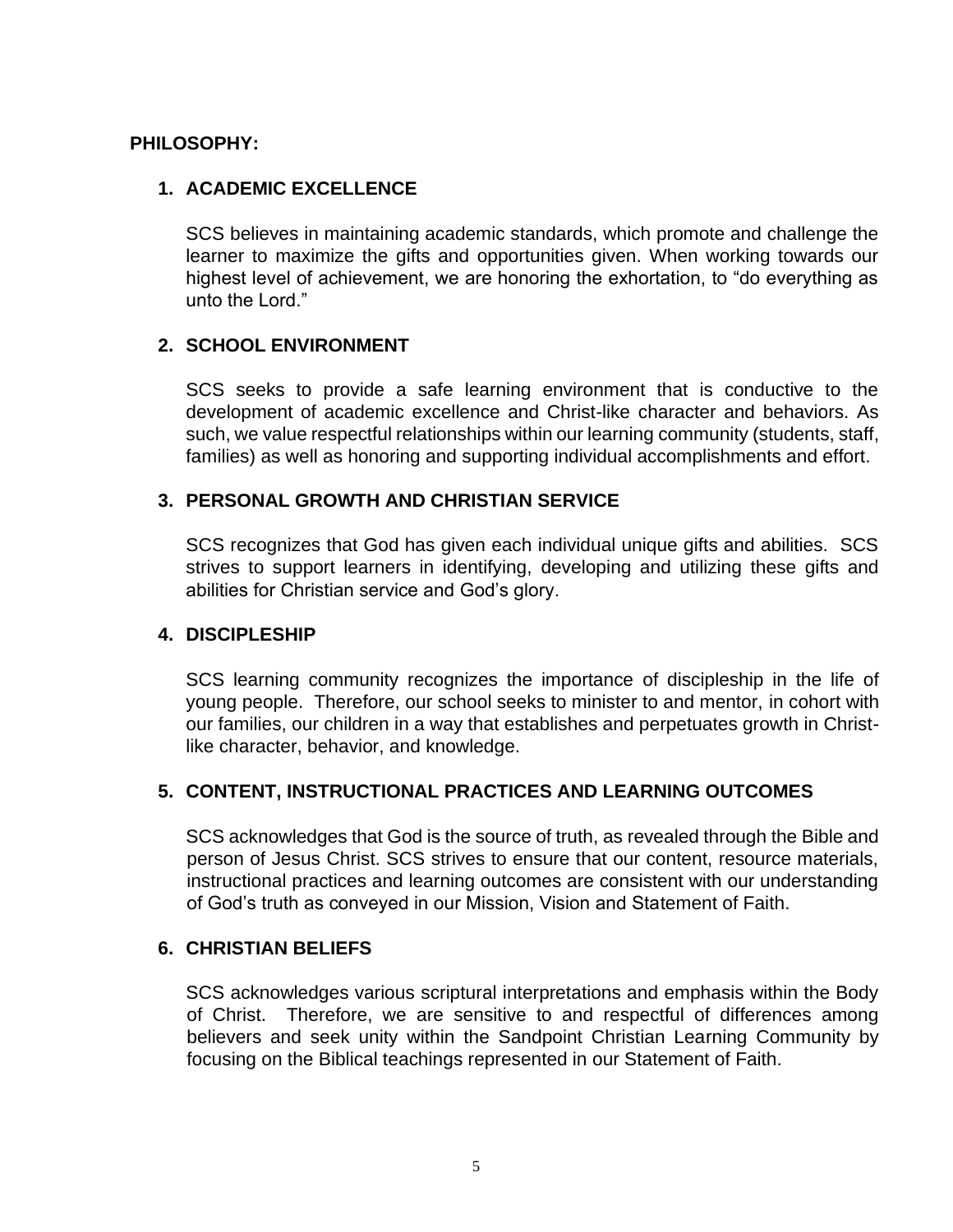# <span id="page-5-0"></span>**I. HISTORY**

Sandpoint Community Christian School (e.g. shortened to Sandpoint Christian School in 2007) was launched in 1996 with grades 3-6 and a total of 22 students. The following year it expanded to include both  $2^{nd}$  and  $7^{th}$  grade students for a total of 56 children. In its third year the school was blessed by the addition of 2 new classrooms, enabling it to increase its student body to 86 spanning  $1<sup>st</sup>$  through  $8<sup>th</sup>$  grades. Through the hard work and generosity of several families, the school added an educational wing onto the church building in 2004. Throughout its existence the school has remained "in the black" financially as it has served hundreds of students in the greater North Idaho area. God's blessing can be seen in not only how He has provided for all our financial needs, but also in the quality of young men and women that have graduated from Sandpoint Christian School and have excelled in secondary education and beyond.

# <span id="page-5-1"></span>**2. ACADEMICS & ACTIVITIES**

## <span id="page-5-2"></span>**A. PRIMARY SCHOOL PROGRAM (Preschool-2nd Grade)**

Our youngest students are in our preschool class. Children must be 3 years old and fully toilet-trained in order to be enrolled in our preschool class. Our primary program is designed to be developmentally appropriate and hands-on in order to help our students learn about the world around them. Social and group skills are a priority. They are taught the basics of reading, writing, and numbers as well as Bible lessons designed to help them grow in their faith as well. Every effort is made to incorporate interactive science and history lessons. Our program is kept to a low staff/student ratio in order to provide the individualized attention that is needed at this point in their school career to get them off to a good start.

## <span id="page-5-3"></span>**B. INTERMEDIATE SCHOOL PROGRAM (Grades 3-4)**

The Bible is the central core from which all of our teaching philosophy is drawn. It is truly our desire to see each child grow as Jesus grew, "in wisdom, and stature, and favor with God and man." As intermediate children continue to develop their own relationship with God, they are taught from a Biblical perspective in an atmosphere that provides a foundation for excellence in communication, mathematics, scientific inquiry, and historical perspective. We have a rotating schedule of fine arts, technology, and physical activities designed to give them a well-balanced foundation for upper school studies. Our students often compete in various ACSI competitions which gives them a chance to interact with students in other Christian schools.

## <span id="page-5-4"></span>**C. UPPER SCHOOL PROGRAM (Grades 5-8)**

Our upper school program seeks to refine our students' leadership skills. The content of our curriculum is chosen through careful search to find material written from a Christian perspective that not only builds the correct perspective, but also helps the student build ownership of their perspective. We believe it is very important to understand not only what you believe, but why you believe it. The core content is balanced between strong content presentation in the primary content areas and enrichment through technology, the arts, and physical skills. Our involvement with other schools in various competitions through ACSI helps to give our students confidence as they prepare for their next level of study.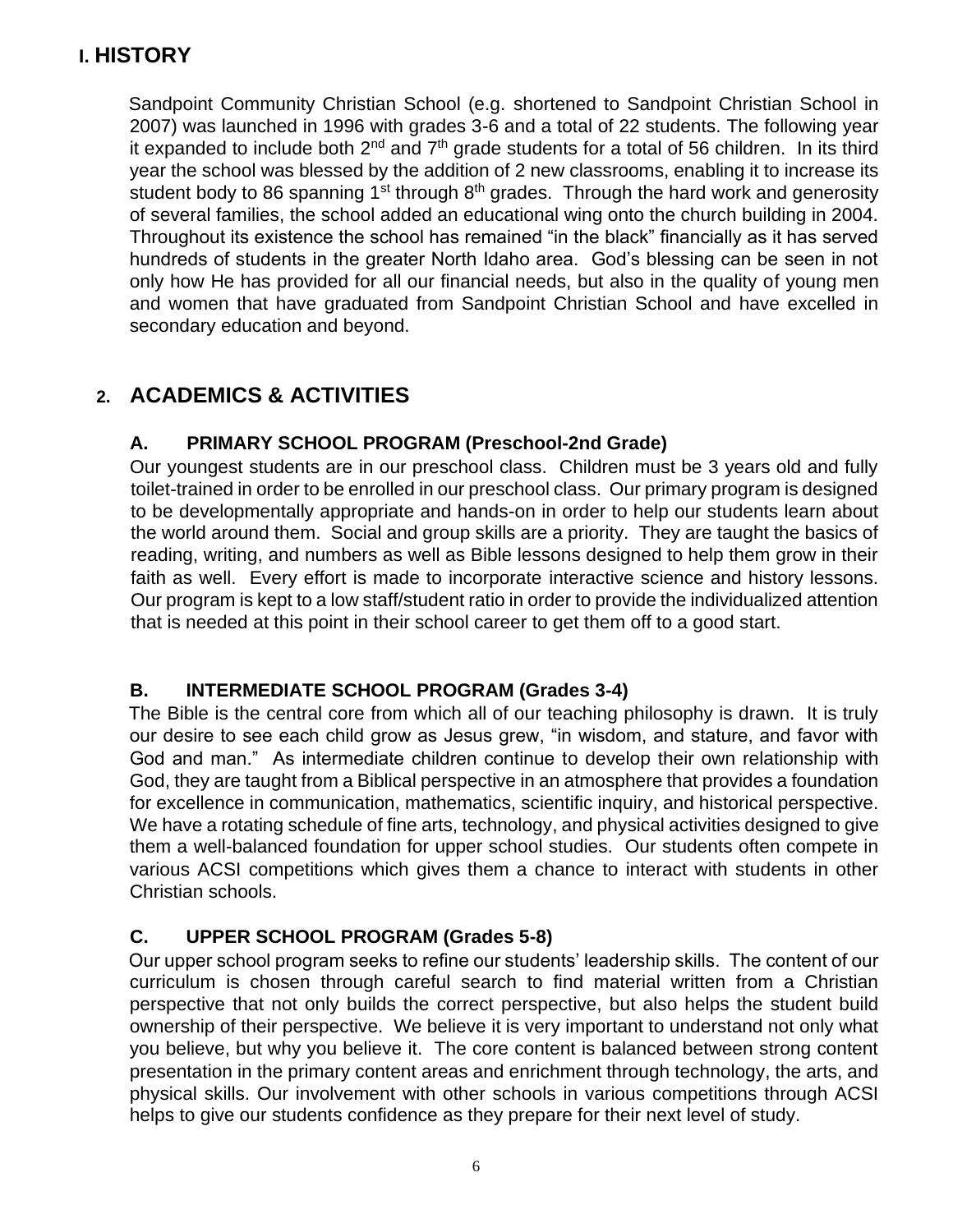## <span id="page-6-0"></span>**D. GRADE PLACEMENT**

A sincere and conscientious effort is made at the time of admission to place students at the proper grade/age level. On occasion, because of a student's good academic performance, parents will request that a student be advanced a grade level beyond the promotion. Skipping a grade is not considered to be a beneficial practice and will rarely be considered or allowed by the school. The nature of the curriculum is such that the student will usually miss critical concepts and skills by skipping a grade. The school administrators must consider factors such as maturation, social development, and student academic success. At Sandpoint Christian School it is the view that students should move through the planned curriculum in a step-by-step fashion in a way that allows for a steady academic as well as a steady social development. There is no feeling of urgency on the part of the school administration to accelerate a student through the grades.

At the end of each school year, a student's advancement into the next grade will be based on the student's overall grades, GPA, level of age-appropriate responsibility, as well as other factors such as the overall readiness of the student for the next grade level. The decision to repeat a grade will be made by the teacher and principal together and discussed with the parents. The final determination of advancement will be made by the principal and/or the school board.

## <span id="page-6-1"></span>**E. REPORTING OF GRADES**

Report Cards are issued at the end of each quarter. A parent/teacher meeting will be set up at the end of the first quarter and the parent will be given the report card at this meeting. The second and third quarter report cards will be sent home with the student. The fourth quarter report card will be mailed home mid-June. If you wish to make an appointment with the teacher, please contact the teacher. Grades will be available online through gradelink.com using the parent password given to you during the first quarter.

## <span id="page-6-2"></span>**F. ACHIEVEMENT TESTING**

Our Achievement Testing Policy states that students in grades K-8 will take standardized tests in the spring of each year. The school will obtain the materials prior to testing and inform the student body, parents, and teachers of the dates the tests are to be taken. Parents will be notified of test results, typically at the end of June. Test results will be kept confidential in the students file in the office.

## <span id="page-6-3"></span>**G. CURRICULUM POLICY**

The curriculum content will be monitored by a curriculum committee of the school that is made up of teachers and committee members. The curriculum will be in accordance with the Philosophy and Statement of Faith of SCS and will be approved by the school board.

The curriculum is based on a traditional approach to learning with the teacher having freedom to choose methods and materials. However, it is expected that teachers will not stray too far from the subject content of their curriculum. Topics of varied interest may be included, but primary attention is to be paid to the curriculum as adopted by the board. Any parent who desires a type of variance from the curriculum must submit their request in writing to the principal and such request will be reviewed by the Board.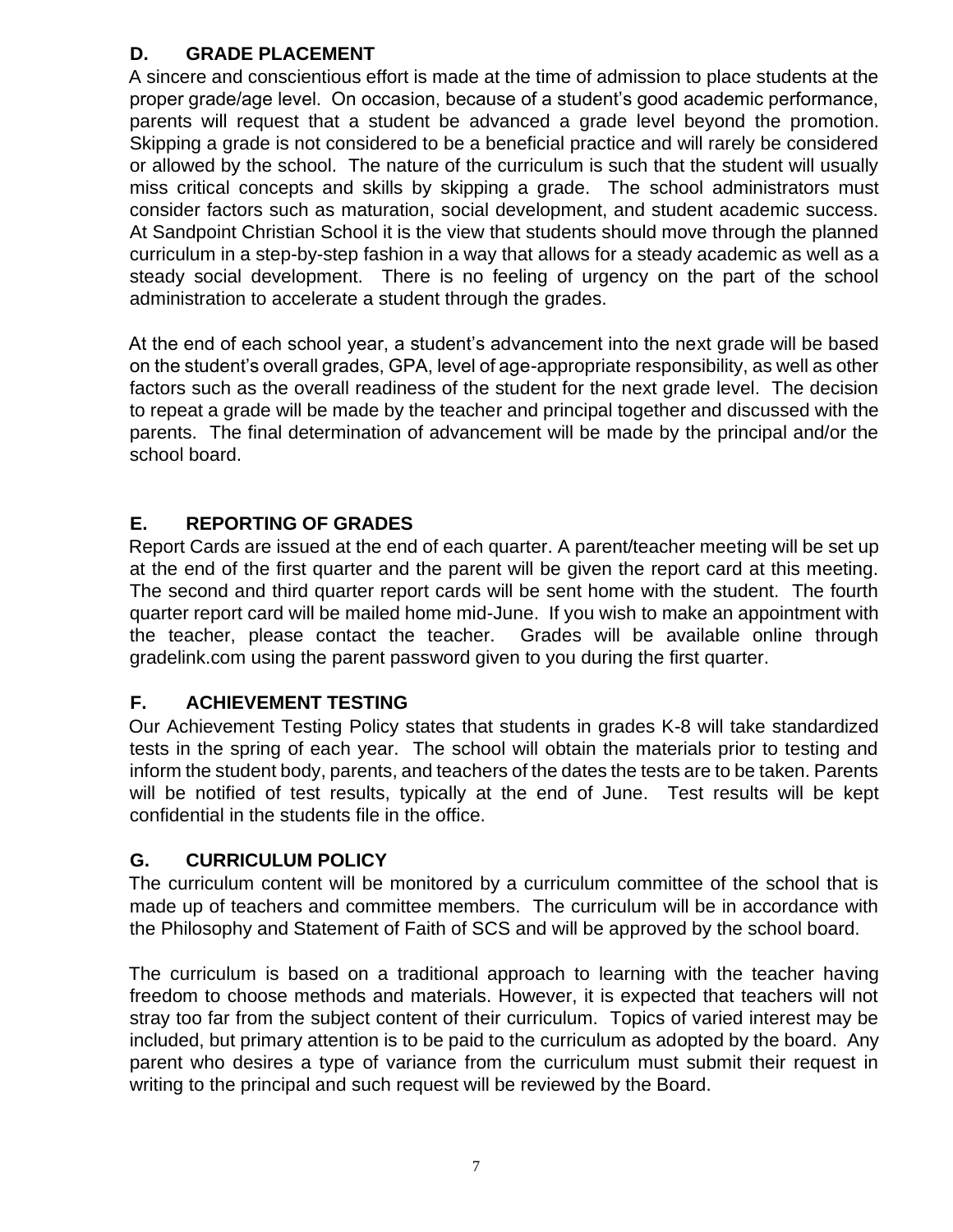Doctrinal issues that arise in a course of study will be addressed in a non-divisive manner. If students have questions that go beyond the limits of appropriate classroom discussion they will be directed to seek answers from their parents or pastor.

## <span id="page-7-0"></span>**H. COMPUTER TECHNOLOGY**

Sandpoint Christian believes that all students should become knowledgeable on the safe use of personal computers for research and fluent writing of a variety of documents. Most classrooms have a variety of computers; desktops, laptops, Chromebook, and/or iPads. Internet surfing is protected by filters in place to make internet searches as secure as possible. Teachers are trained to be vigilant in watching computer and device screens for appropriate use of computers and the internet.

### <span id="page-7-1"></span>**I. MUSIC**

Music instruction is a balance between theory, appreciation, and performance. Various performances may be done throughout the year. Our Chapel time includes praise and worship songs.

## <span id="page-7-2"></span>**J. STUDENT ACADEMIC COMPETITION**

Students in K-8<sup>th</sup> grade take part in an annual SCS Speech Meet. The speeches are presented to the school and the top students from each grade in 1<sup>st</sup>-8<sup>th</sup> advance to the ACSI District/Regional Speech Meet. There is an annual Spelling Bee for 1<sup>st</sup>-8<sup>th</sup> graders in which all students participate at the classroom level. The top four spellers from each grade will compete in a school-wide spelling bee with the top two students in each grade advancing to the ACSI District/Regional Spelling Bee. Other various competitions such as Math Olympics for 3<sup>rd</sup>-8<sup>th</sup> graders, and Creative Writing for 4<sup>th</sup>-8<sup>th</sup> graders may also be planned.

## <span id="page-7-3"></span>**K. YEARBOOK**

Our Sandpoint Christian School Yearbook is designed and put together by a yearbook committee from the upper grades. The cost of yearbooks has been added to the registration fee, so all students automatically receive a yearbook.

# <span id="page-7-4"></span>**3. SPIRITUAL LIFE**

## <span id="page-7-5"></span>**A. BIBLE TEACHING**

Non-denominational Bible curriculum, in line with our statement of faith, is used at each grade level and is taught as an academic subject. Emphasis is placed on scripture memorization, understanding, and personal application.

## <span id="page-7-6"></span>**B. CHAPEL**

SCS has a chapel service every Monday morning unless Monday is a holiday, and then it is on Tuesday morning. Students are taught through music, speakers, slides, and skits. We are very privileged to have local pastors, missionaries, parents, and students from around the Sandpoint area who volunteer to come and share the Word of God with our students. Parents and friends are always welcome to join us for Chapel.

# <span id="page-7-7"></span>**C. OUTREACH**

In an ongoing effort to help children understand the importance and God-given mandate to help those in need locally, nationally, and globally, SCS regularly offers outreach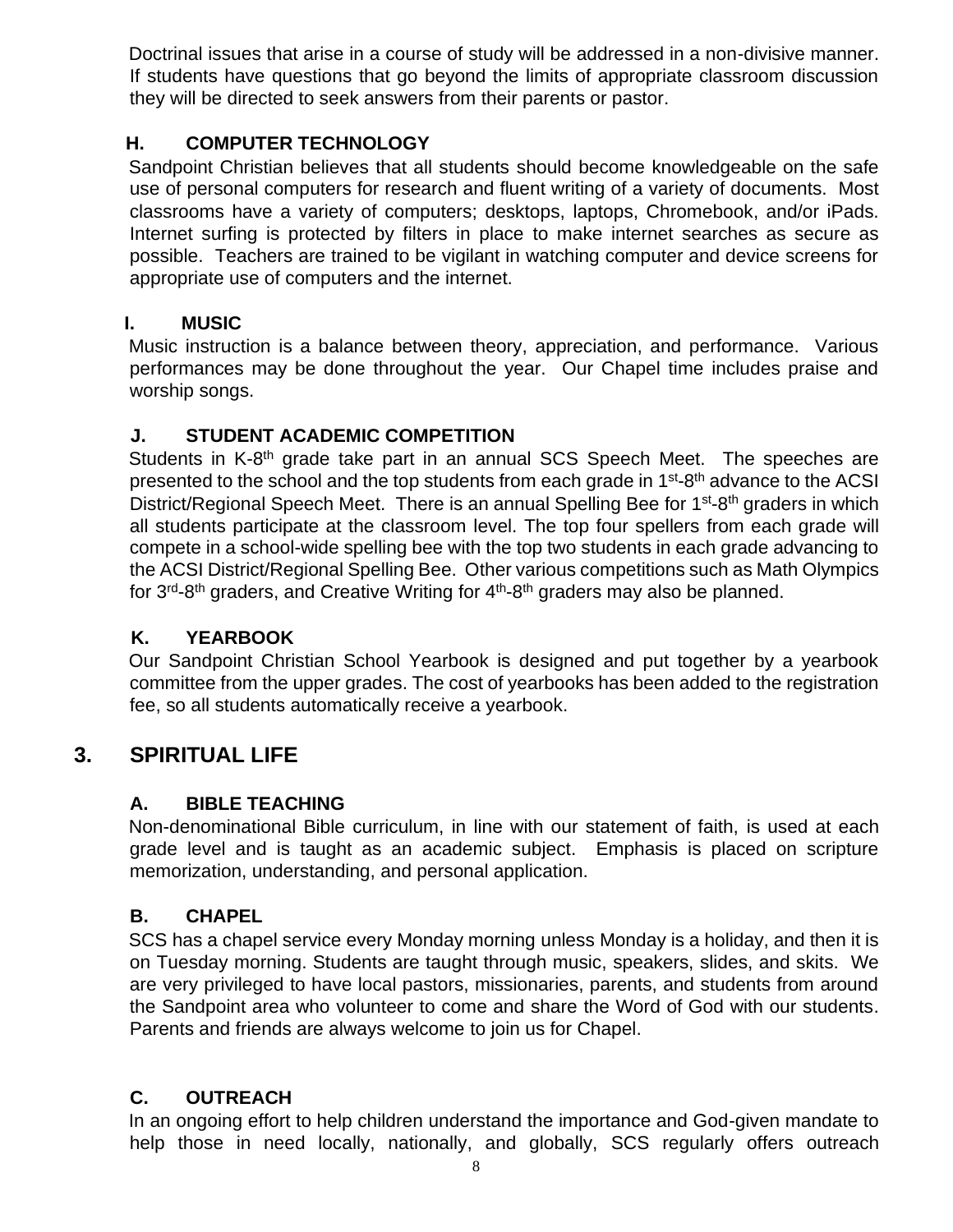opportunities. Service projects typically include raising money or items for various organizations, visiting and singing at the local nursing homes, performing various hands-on services, and taking part in community events as arranged by our staff in cooperation with parents and students.

## <span id="page-8-0"></span>**D. TEACHER DEVOTIONS**

Every morning the teachers meet together for morning devotions and prayer. They pray for each other, the students, their families and the school. If there is ever anything that your family would like prayer for, please put a request in the prayer box or share with your student's teacher.

# <span id="page-8-1"></span>**4. ADMINISTRATION**

#### <span id="page-8-2"></span>**A. FACULTY**

Professionally trained, certified teachers serve as academic leaders and role models. Inservice training, mentoring, and a continuing education program encourage professional growth and excellence. The faculty seeks to model Christian commitment, understanding the importance of their mentoring role.

#### <span id="page-8-3"></span>**B. STAFF**

We have both full and part time staff serving here at Sandpoint Christian School and our volunteers fill important roles as well. Our classroom teachers are generally full-time staff. It is important that our students are not only strong in the basic core classes, but also that they are provided an introduction to the fine arts, technology, and physical skills that will serve them well in high school and beyond. Each staff position is filled only after ensuring that their qualifications are equivalent to the needed skills in our classrooms. Regular attendance in their own local church is also required.

#### <span id="page-8-4"></span>**C. SCHOOL BOARD**

The Sandpoint Christian School Board shall oversee the continuing operation of this ministry and generally oversee the school's business affairs. The responsibilities of the board shall include, but are not limited to, making policy, acting on matters of personnel, including hiring and firing, establishing tuition and registration fees, promoting Christian education in the community, and praying for the ministry of the school. Members of the School Board are Christian believers and subscribe without reservation to the school's Statement of Faith and Philosophy of Education. Further, they shall be in good standing with local, evangelical churches whose doctrine is in agreement with our Statement of Faith. New School Board members are nominated by the School Board and elected by the school membership (school families and staff).

#### <span id="page-8-5"></span>**D. ACSI MEMBER**

Sandpoint Christian School is a member of the Association of Christian Schools International. ACSI currently guides over 5,000 Christian schools. They are available to help us sharpen our educational focus, provide continuing education for our teachers, network with other Christian schools, and they effectively lobby for Christian education in government offices. They will also notify us of any laws and requirements that affect Christian schools. We participate in ACSI seminars and workshops for Christian schools held annually in the Northwest, as well as the administrator seminars.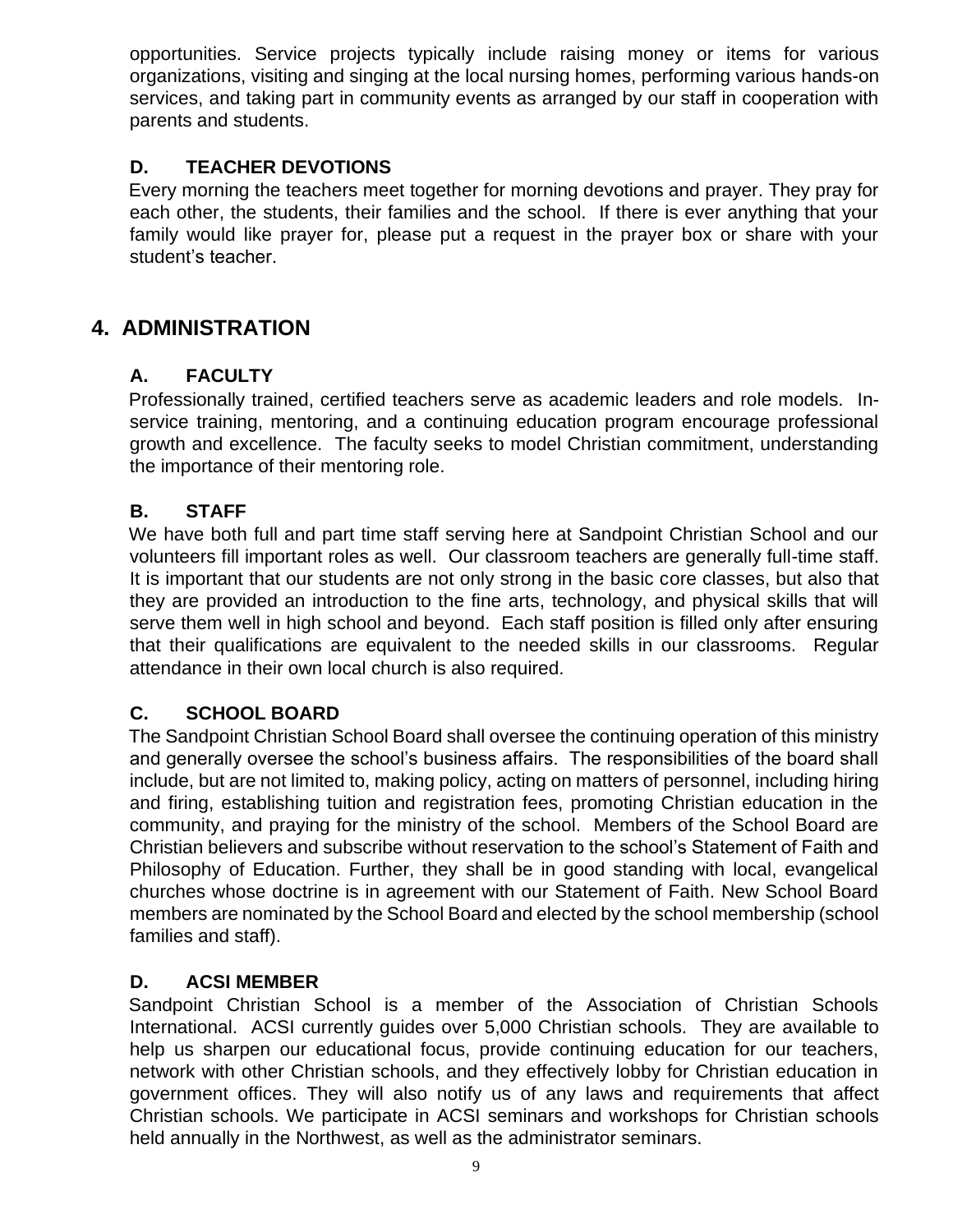# <span id="page-9-0"></span>**E. ADMISSION POLICY**

The process of enrollment at Sandpoint Christian School prior to final acceptance shall include but is not limited to the following:

- 1. Parents will meet with the principal for a brief interview where the principal will have an opportunity to:
	- a. ensure the parents desire a Christian education for their child.
	- b. the family and student understand and agree with our Statement of Faith, Philosophy, educational goals, and policies of the school.
	- c. encourage the child and at least one parent and/or guardian to regularly attend a Christian church and be a professing follower of Christ.

2. The candidate will submit properly completed application forms, copy of birth certificate, copy of immunization record and payment for the registration fee.

3. The prospective student will be available for a standardized reading and math test to establish his/her academic level if warranted.

4. Parents will sign a "Request for School Records" for SCS to send to the student's prior school to obtain the student's cumulative record. The administrator of the school where the student previously attended may be personally contacted for reference.

5. The SCS School Board reserves the right to deny or revoke the admission of any student.

## <span id="page-9-1"></span>**F. NOTICE OF NON-DISCRIMINATION**

The Sandpoint Christian School admits students of any race, color, national and ethnic origin to all the rights, privileges, programs, and activities generally made available to students at the school. It does not discriminate on the basis of race, color, national and ethnic origin in administration of its educational policies, admissions policies, scholarship and loan programs, athletic and other school administered programs.

## <span id="page-9-2"></span>**G. MEDICAL RECORDS**

Prior to attendance, a medical report is to be on file in the school office, with an up-to-date report of immunizations, any medical problems that the school should be aware of and a parental release form for emergencies. Our enrollment packet contains a health form where a parent may indicate life threatening allergy information. The parent will then be given an Emergency Action Plan (E.A.P.) and a Medication Request Form to be completed and returned to the school. These forms should be updated annually with the child's current photo. Sandpoint Christian School will instruct staff, faculty, substitute teachers and student teachers to recognize and respond to symptoms of an allergic reaction, including anaphylactic shock.

## <span id="page-9-3"></span>**H. STUDENT DRESS CODE**

1. CLOTHING: All clothing must be clean, in good repair, and fit appropriately. Clothing may not contain (or suggest) immoral words, actions, graphics, logos, frightening, or gruesome images such as zombies or other creatures. Clothing should not blatantly advertise items or celebrities that are secular in nature. Clothing should be modest and respectful. *All shirts must have sleeves, either short or long.* Shirts without sleeves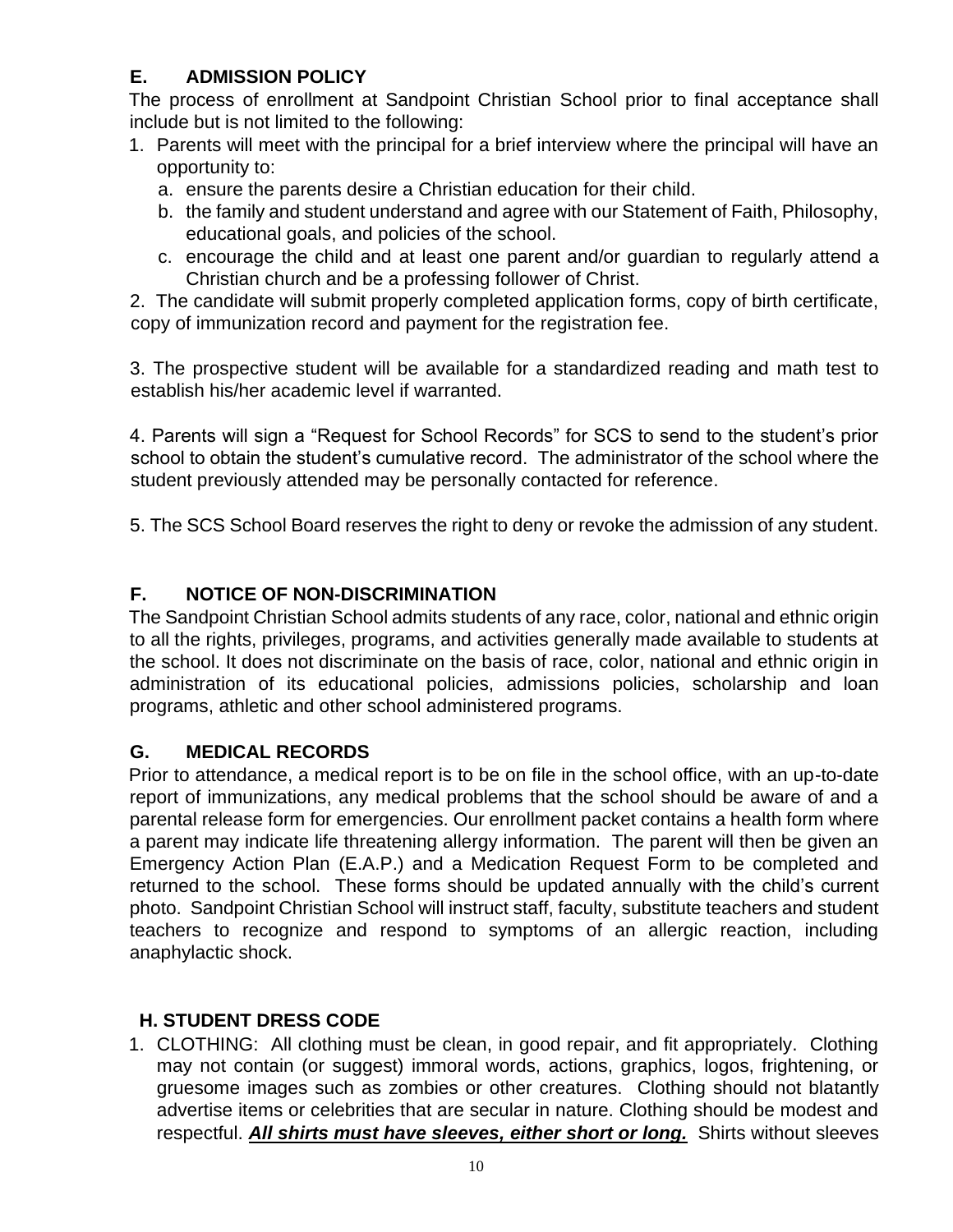may only be worn under another sleeved shirt. Shoes must be worn at all times. If sandals are worn, they must have an ankle strap. Tennis/running shoes are best for school.

- 2. HAIR: Hair color must be the student's natural shade and a style that would not interfere with classroom work. Hair may not be dyed or otherwise artificially colored. Students in 7<sup>th</sup> or 8<sup>th</sup> grade may use natural hair color highlights, but may not dye their natural hair color. Boys' hair must be shorter than shoulder-length.
- 3. ACCESSORIES: Jewelry must not cause a distraction. Earrings worn by girls must be short and no body piercing rings or studs are acceptable. Earrings may not be worn by boys.
- 4. FORMAL UNIFORMS: Long or short sleeve school polo shirt in true red or true navy with SCS logo embroidered on the left will be purchased by the parent for the student to wear on chapel days and any other special events designated by the school

(ACSI spelling bee, speech meet, etc.) You may order the shirts directly through *Lands' End* or any store that sells uniform polo shirts. Our logo may be embroidered on a plain navy or red polo at *Sandpoint Custom Wear, 404 Cedar Street,* in downtown Sandpoint. Navy, black or khaki dress pants/skirts/shorts/skorts/jumpers (optional for girls) are to be worn. Cargo pants or jeans are not considered part of the school uniform. Preschool and Pre-Kindergarten students are not required to purchase uniform bottoms and may wear jeans or other bottoms of parent choice with their Chapel polo shirt on Chapel days.

5. PERSONAL ITEMS: Students who bring personal items to school must assume responsibility for their care. Any electronic devices (e.g. cell phones, smart watches, tablets, MP3 players, etc.) must be stored in backpacks, turned off, and remain put away during the school day unless permission is granted by the student's teacher or a member of the staff.

## <span id="page-10-0"></span> **I. ALLERGY CONTROL PROGRAM**

Sandpoint Christian School has developed and implemented a food allergy program as a safety measure to insure the wellbeing of all its students. We recognize that allergies may be severe and even life threatening. Although most people who experience an allergic reaction can control their symptoms with relative ease, there are people who may suffer more serious or fatal consequences. Sandpoint Christian School has created this policy in an attempt to (a) Reduce the risk of having any of its students experience a severe allergic reaction while at school; and (b) Respond appropriately to any student who does experience a severe allergic reaction while at school.

Our school policy states that students do not share food. They clean their hands after meals. They must eat meals in the lunchroom only and at the appropriately designated tables. During special events, meals may be eaten elsewhere; however, procedures will be put in place to ensure the safety of all students attending.

### <span id="page-10-1"></span>**J. STUDENT RECORDS**

Student records include academic achievement, standardized test scores, medical records, and other necessary information. These records are confidential, but inspection may be made by an individual student's parent/guardian and members of the school staff. They are not available to non-school personnel without the expressed written consent and/or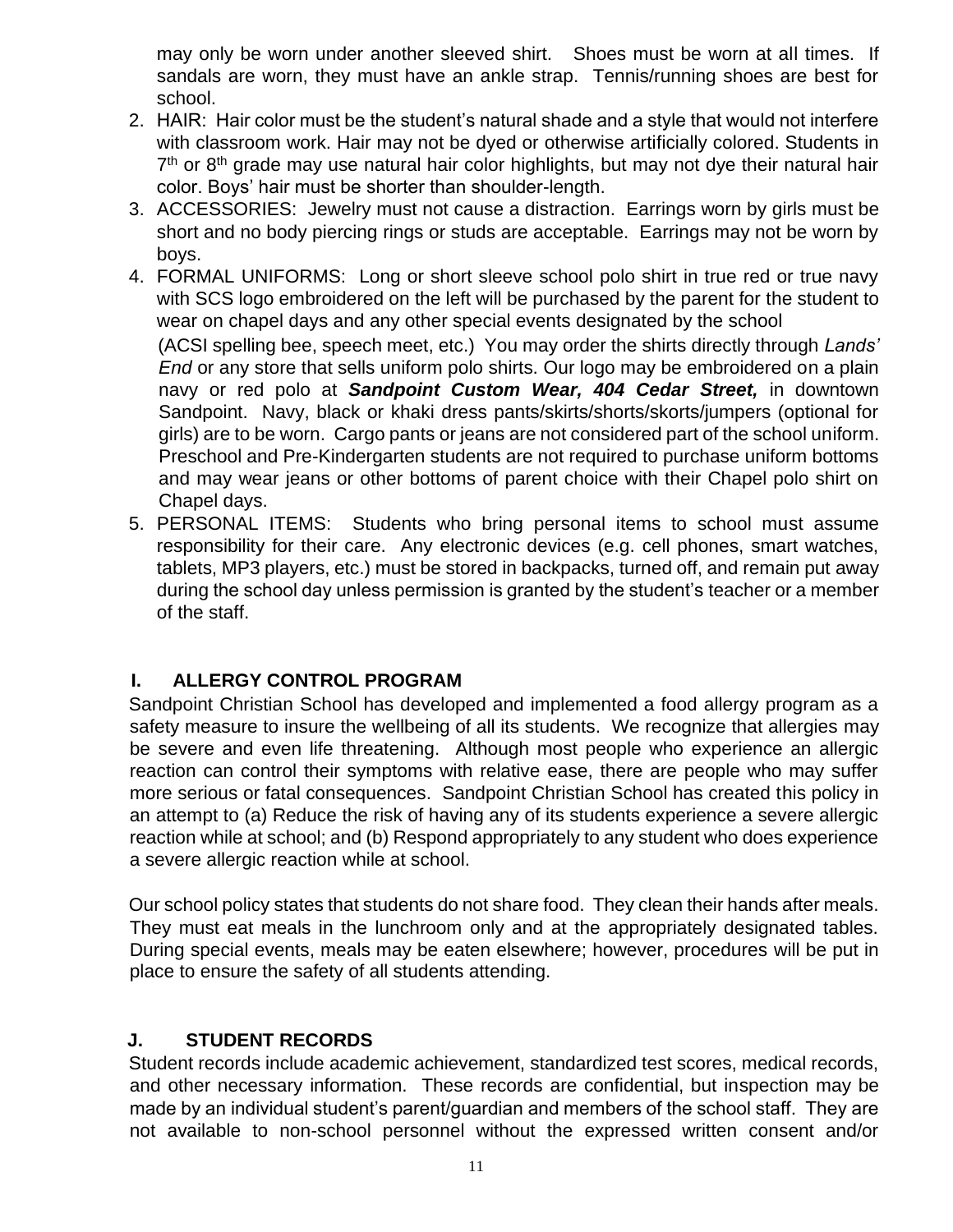permission of the student's parent or legal guardian. Records are released to a new school only after the new school makes a written request, and any outstanding balance due to Sandpoint Christian School be paid in full.

### <span id="page-11-0"></span>**K. INSURANCE**

Sandpoint Christian School has limited accident insurance. This insurance is designed to complement the family's insurance. The insurance is in force during the hours and days when school is in session and while the student is attending school-sponsored and supervised activities.

### <span id="page-11-1"></span>**L. COMMUNICATION BETWEEN HOME AND SCHOOL**

- *Student Absences:* The parent is expected to email, call, or provide a written notice of explanation to the office for any class time missed. *If a child has a 100-degree fever or is vomiting either at home or school, parents will need to keep that child home for at least 24 hours AFTER the last bout of vomiting or AFTER the fever has broken and has stayed under 100 degrees without the aid of medication*. If a family has an upcoming vacation or event during school days, please notify the teacher well in advance so they can prepare make-up work to be done during the absence.
- *Academic/Behavioral:* Teachers are eager to work in partnership with parents and students. Parents will be informed of academic or behavioral progress in person or by email or the use of gradelink.com.
- *Tuesday Folder:* In this folder (large white envelope), parents will find feedback concerning the student's progress either in the form of graded papers returned or specific reports from the teacher. There may also be updates on events from school or community activities.
- Student Planners: Our students in 4<sup>th</sup> 8<sup>th</sup> grade use student planners to help them stay organized; please refer to this planner when asking about homework or unfinished classwork.
- *Website:* The school website is **www.sandpointchristian.com**. It is a constant work in progress. We seek to provide a second copy of general school information here and links to the classes. Parents and students are welcome to make suggestions as to how we can make this website more useful for our families.

# <span id="page-11-3"></span><span id="page-11-2"></span>**5. MEETINGS AND CONFERENCES**

## **A. SCHEDULING**

If at all possible, parents are encouraged to schedule any meetings ahead of time that they may want to have with a teacher or the administrative staff.

## <span id="page-11-4"></span>**B. BUSINESS MEETINGS**

The School Board will meet once a month. Parents are welcome to attend the public portion of the meeting. Parents who have something that they would like to add to the agenda will need to contact the chair person and have him/her add it to the agenda.

Special meetings may be called at any time by a majority vote of the School Board or by the Chairperson at the written request of one-fourth of the membership. A call for a meeting shall state the reason for the meeting and be limited to this reason.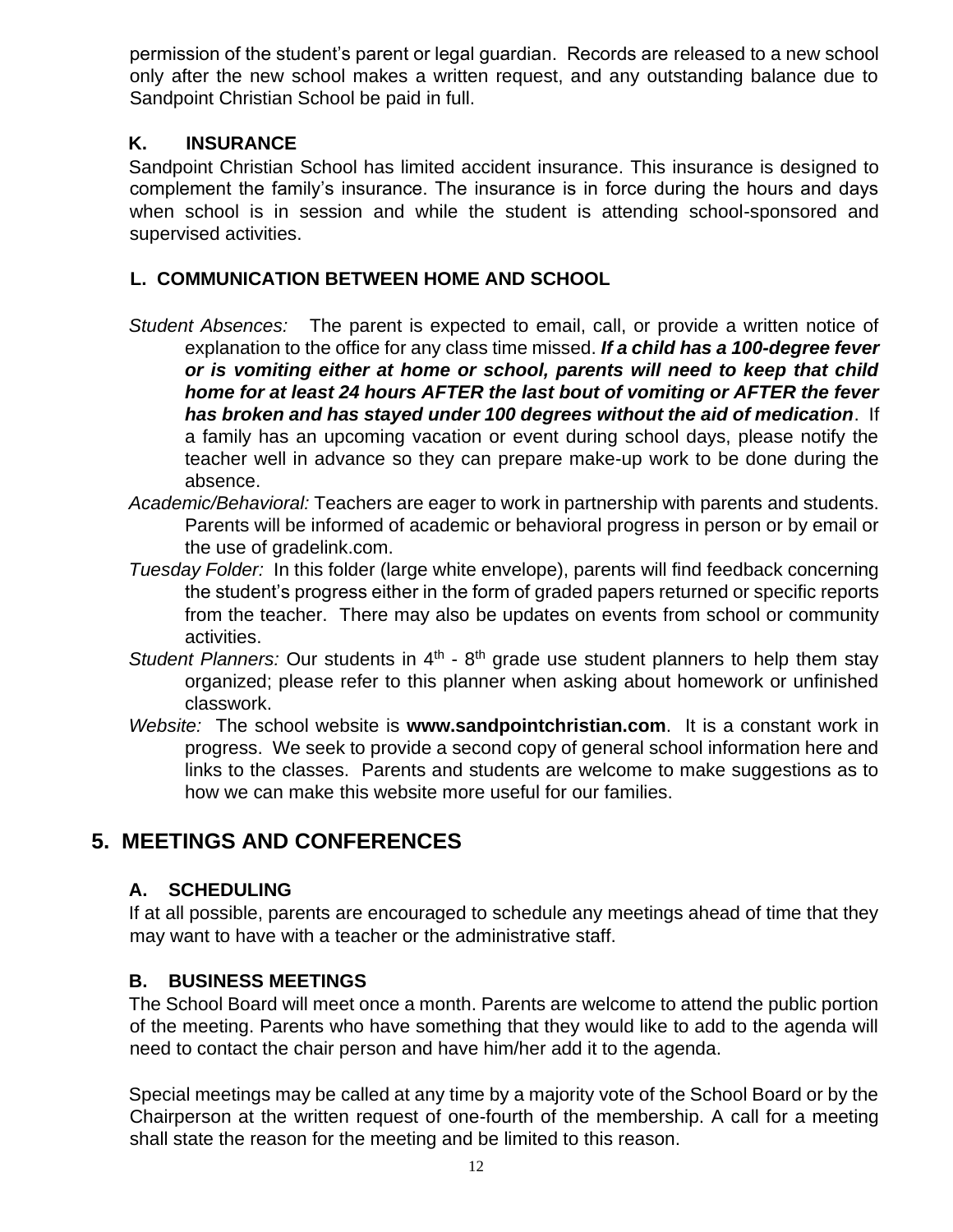## <span id="page-12-0"></span>**C. PARENT/TEACHER MEETINGS**

A parent - teacher conference will be set up after the first quarter of the school year. Parents will go over the student's first report card for the year and any problems and solutions may be discussed at this time. For those students who are struggling, a conference may be called as needed if the classroom teacher or parent feels it would be appropriate.

# <span id="page-12-1"></span>**6. STUDENT CONDUCT**

"*Respect" – The distinguishing mark of a Christian is his or her love for God and for others. That love is best demonstrated by respect for others as well as for their property and reputation. We expect the students to respect one another, the staff, visitors to our school, and the school/church property. Respect could be defined as utilizing self-control in order not to infringe on another person's capacity to accomplish their needed objective.* 

Respect for church and school property is crucial, both for financial reasons as well as for maintaining a positive relationship with the Sandpoint Church of the Nazarene. Our continued use of these facilities is an earned privilege, not a guaranteed right. Compliance to building rules is crucial. Please remain conscious of restricted access areas, conduct expectations, and noise considerations.

- 1. Students will learn to be responsible and to take pride in the school and its facility. Carelessness, neglect or vandalism is not appropriate and will be met with severe penalties and restitution.
- 2. Students will be financially responsible for damage to school property or materials beyond normal use.

Respect for people is essential. Students are to treat one another with respect and refrain from abusive, slanderous, or impure comments either verbalized or gestured. Students must address all adults with proper respect and submit to proper authorities. Overt disrespect to any adult may result in immediate suspension. Foul language will not be tolerated for any reason and engaging in such language could result in immediate suspension. Students represent our school and our Lord at all times on campus as or at school functions or activities away from our campus. Behavior guidelines apply during all of these times.

1. Students are not to be involved in fighting, use of profane, crude, abusive or disrespectful language as each of these violates Biblical principles.

*"Conflict Resolution" -- We expect our students, as Christians, to learn how to resolve differences, as Christ would have us do. However, it is not uncommon for students to become angry at one another over a perceived wrong. Gossiping, name-calling, snubbing, mocking, making fun, and harassing one another are definitely not God's standard and will not be tolerated. When conflict occurs, we will lovingly confront students and encourage them to accept, respect, care for, and forgive one another. Students unwilling to resolve difficulties may be subject to disciplinary action.*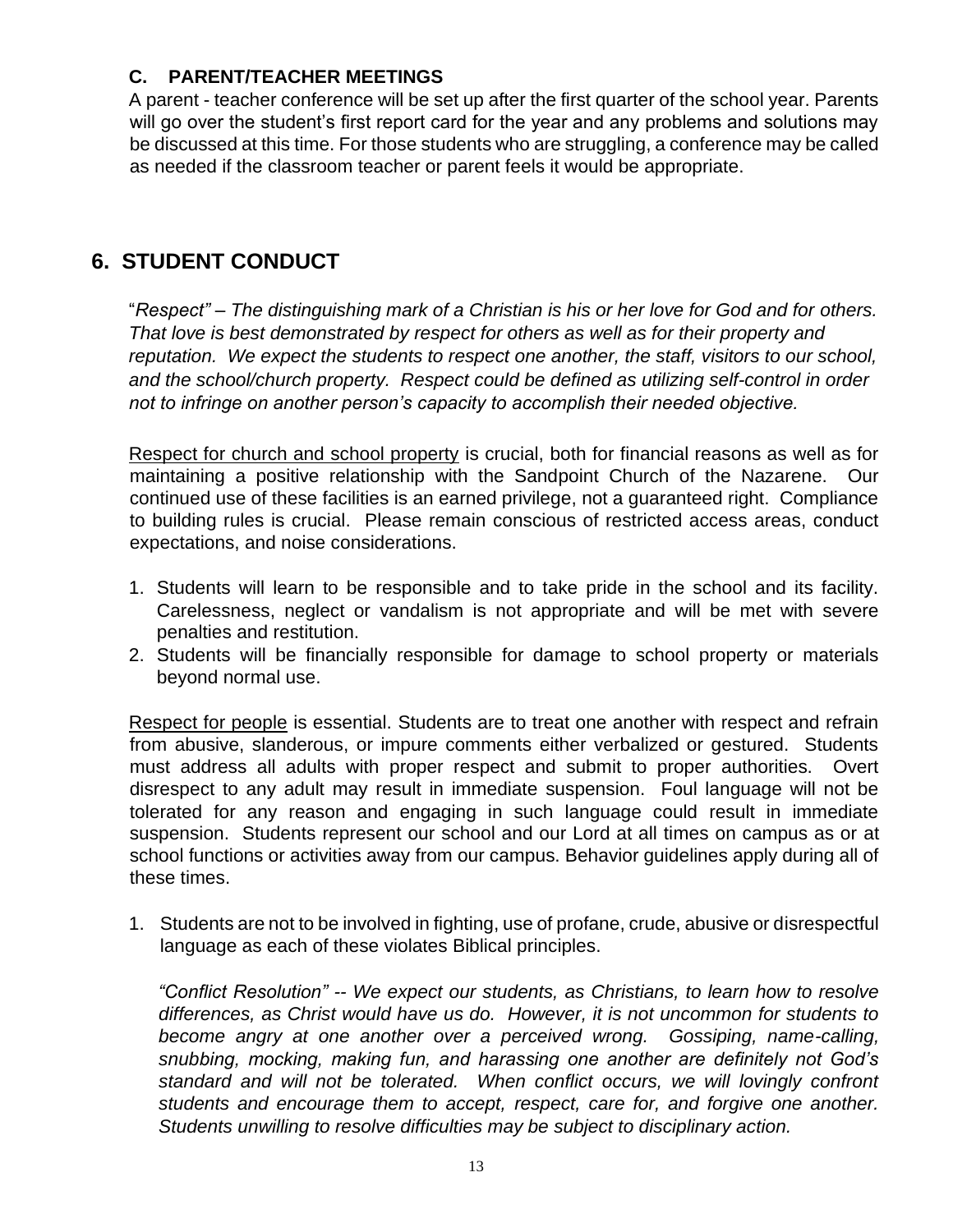- 2. Students will not physically or verbally assault another student or adult.
- 3. The possession, selling, giving away, or using of alcohol, illegal drugs, hazardous substances, tobacco, or pornographic material in any form will result in immediate suspension and subsequent referral to the proper authorities for further action which may result in expulsion.
- 4. Assembly, field trip or activity behavior is the same as classroom behavior.
- 5. Outward displays of affection beyond normal friendship are not permitted.

*"Relationships" - We encourage our students to get to know one another and to establish friendships. It is wonderful to see God work in the lives of our students as He builds friendships and relationships based on principles found in God's word. Out of concern for our students, we do not allow students in our school to engage in boyfriend/girlfriend relationships while at school, nor demonstrate any improper physical affection for one another.* 

**Discipline** is an essential part of the educational process. Discipline as applied at school is expected to be a reinforcement of the discipline applied at home. The goal is to lead students from outward control to inward (self) control. The classroom teacher is the authority in each classroom. Students are expected to be obedient and attentive in class. Teachers have the responsibility to use professional skill, judgment, and creativity to maintain order in the classroom. Teachers may assign extra assignments, clean-up details, remove privileges, or use other means of applying disciplinary principles when a student breaks any rules. Students who do not respond positively to discipline at the classroom level will be referred to the principal. A meeting involving parent, teacher, principal and other staff members may occur as well. Each classroom has its own behavior plan in place and published for parents to read.

The following is a standard guide that we use to attempt fairness and consistency from class to class and teacher to teacher.

#### *LEVEL ONE – (*Teacher administers discipline)

Level One offenses are generally minor offenses. Examples of Level One offenses: Disruptions, breaking classroom rules, inappropriate behavior, excessive talking, borderline disrespect, etc. The student with the teacher will contact the parent to explain the incident when the offense is repeated and has become a distraction in the classroom. More than five level one offences in one week may result in moving to level two at the discretion of the teacher.

### *LEVEL 2 –* (Principal & Teacher administer discipline)

Level Two offenses are more serious in nature and represents attitude or action that must stop immediately. Depending on the severity of the offense, disciplinary probation, suspension or expulsion could result on the first offense. Examples of Level Two offenses include: cheating, unsafe practices on school grounds before, during or after school, forgery (signature of parent / guardian, teacher or another person), fighting, assault, extortion, intimidation, vandalism, theft, profanity, abusive language, insubordination, and flagrant disrespect toward any school personnel.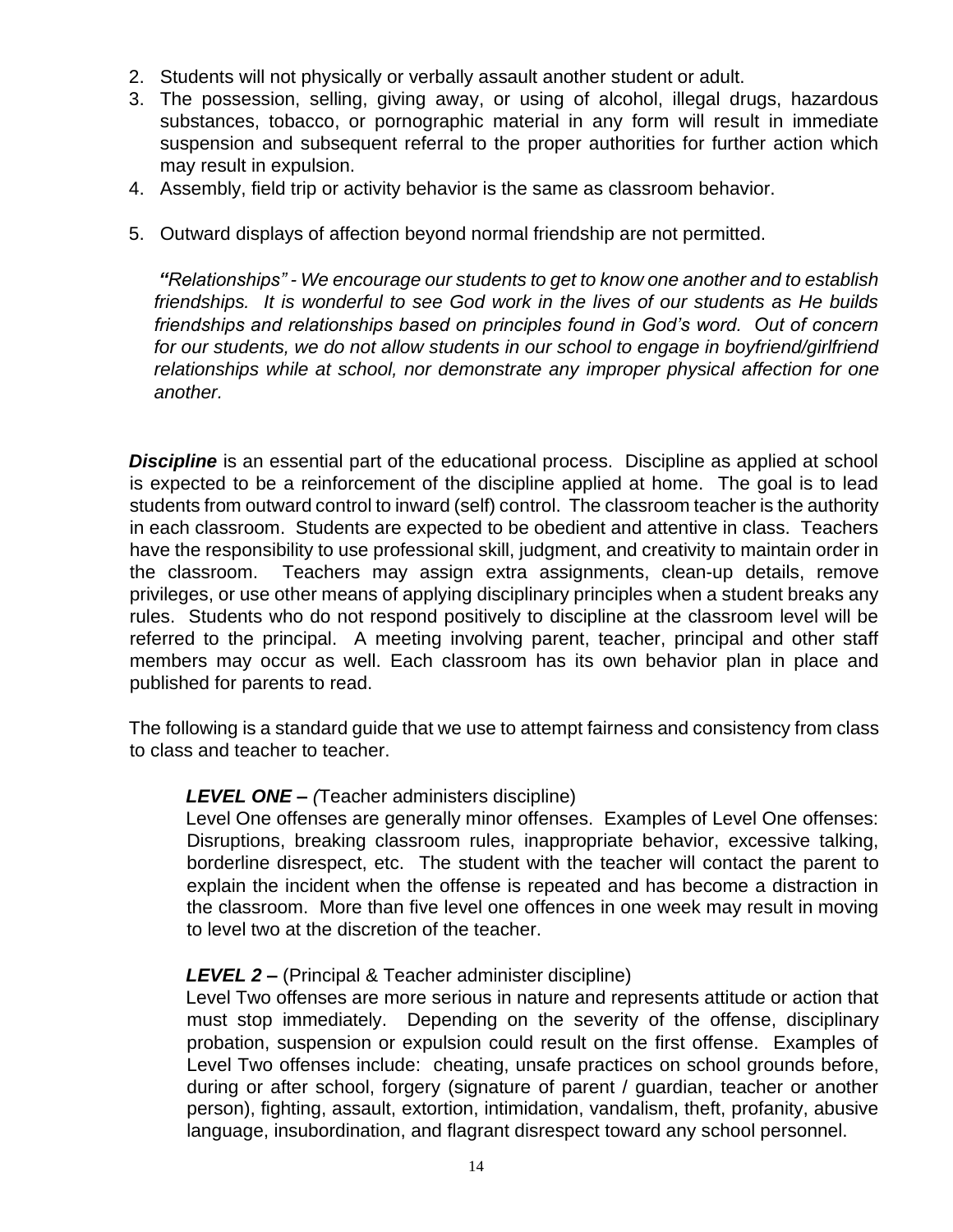*LEVEL 3* **–** Upon the third occurrence of a Level Two offence within one quarter the principal will contact the parents to set up a conference to draw up terms for a probationary behavior contract. Any violation of the terms of the behavior contract will result in immediate suspension until another parent conference can be convened. The School Board will be notified of any ongoing behavior violations and will exercise the final decision in cases of possible expulsion.

*AUTOMATIC EXPULSION* - Automatic expulsion can be expected for the following:

- 1. Assaulting a teacher
- 2. Possessing a weapon or materials which can be used as weapons
- 3. Arson
- 4. Possession of alcohol, narcotics, marijuana, dangerous drugs or harmful substances.

*(This is not an exhaustive list.)*

Our primary concern is that the Christian atmosphere is clearly evident in our halls and on our campus. All rules and guidelines have been thought through carefully in order to provide an environment in which all students can learn and excel.

Each student is expected to practice age appropriate self-control in their behavior.

### <span id="page-14-0"></span>**A. GRIEVANCE PROCEDURE**

If any staff, parent or person connected with Sandpoint Christian School has an issue with other staff or parents, they are encouraged to follow these steps to resolution based on the Biblical pattern found in Matthew 18:15-17.

Step 1: If there is a disagreement between a teacher or other staff member and the parent, then the person seeking change must approach the other party first and try to work out that disagreement between the two of them. If the disagreement is between staff members, there must be a direct effort to work that out as well.

Step 2: While any parent or staff member may meet with the principal at any time, under no circumstances will any action be taken to correct a perceived problem unless both parties have met in person to try to communicate and reach a compromise.

Step 3: If it is unable to be resolved between the two direct parties, then a meeting with the principal and both individuals will be scheduled to attempt to mediate an agreeable compromise.

Step 4: If this is unsuccessful as well then, the party who is having difficulty should submit in writing both the disagreement and the sought after solution. There is a form in the office to request board mediation.

Step 5: This document will be submitted to the personnel committee, which shall consist of three board members. A meeting will be set to include both parties, the principal, and the personnel committee to discuss possible solutions.

Step 6: The school board will hold final authority in every case. All cases unable to be resolved will be submitted to the full board in executive session. The personnel committee will share their recommendation to the board and the board's decision will be final.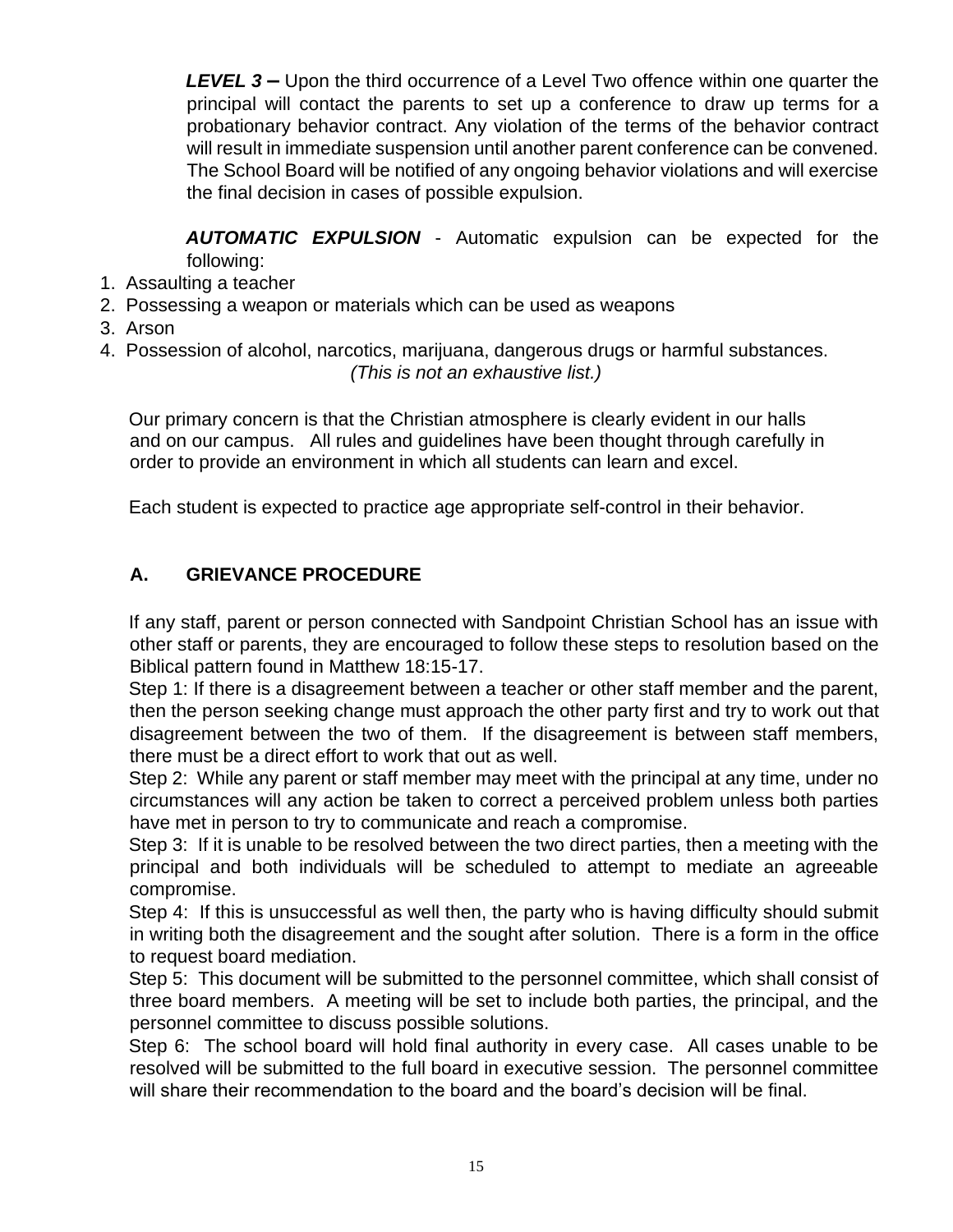## **B. BEFORE AND AFTER SCHOOL PROCEDURE**

### **Before School Procedure**

- <span id="page-15-0"></span>1. The front door at Sandpoint Christian School will be unlocked by 7:30 a.m.
- 2. Children will wash their hands and go to their classroom.
- 3. Children are considered late after 8:00 a.m. Parents and/or students must stop at the school office to notify the office manager by signing in and giving the reason for their tardiness. A tardy pass must be obtained from the office for students to give to their teacher when they arrive in class.

## <span id="page-15-1"></span>**After School Procedure**

- 1. The south door of the school will be unlocked at 3:00pm.
- 2. Students in Preschool-4<sup>th</sup> grade are to remain in their classroom until a parent-approved adult comes to pick them up from their classroom door. Students in 5<sup>th</sup>-8<sup>th</sup> grade will wait in the Church lobby to be picked up. Children will not be allowed in classrooms after 3:15 Mon-Thurs or 12:15 on Fridays unless they have a teacher's permission.
- 3. Children are not to congregate outside the classroom or wander in the halls or other spaces on campus.
- 4. School is dismissed at 3:00pm Mon-Thurs and 12:00pm Fridays. Parents have a grace period of 15 minutes without incurring an additional charge. Students remaining after 3:15 Mon-Thurs or will be escorted to Aftercare and families will be charged a flat fee of \$12.00 per day. Students remaining after 12:15pm on Fridays will also be charged \$12.00 and students will be escorted to the school office. There is no **Aftercare on Fridays.**

### <span id="page-15-2"></span>**C. RECESS RULES**

- 1. Students are expected to stop and listen whenever a teacher blows a whistle.
- 2. Students should be prepared each day for outside play with appropriate clothing depending on the season. During winter months, students must bring jackets, gloves, snow pants, boots, caps, etc. *All gear should be labeled with the student's name.* Students without appropriate clothes will be sent to the office with a book to read. Snow gear may be left at school during the winter. A second pair of comfortable shoes could be kept in the classroom as well so that the heavy boots may be left outside the classroom door. Shoes are worn at all times for safety purposes.
- 3. Playground rules are age appropriate with the teacher on duty as the final authority.
- 4. When entering the building, children must be respectful and proceed to class quietly.

## <span id="page-15-3"></span>**D. LUNCHTIME RULES**

- 1. Students may not share or trade their food.
- 2. There is no eating in the sanctuary.
- 3. Students must wash hands before and after eating.
- 4. Students are expected to clean up after themselves and dispose of all garbage. Class monitors may be used to check the lunchroom for cleanliness when everyone has left the area.
- 5. Students are not to use the kitchen for food preparation and are not to use church cooking items, utensils, or dishes.
- 6. Children are not allowed in the kitchen at all. If there are extenuating circumstances, the teacher must approve the request.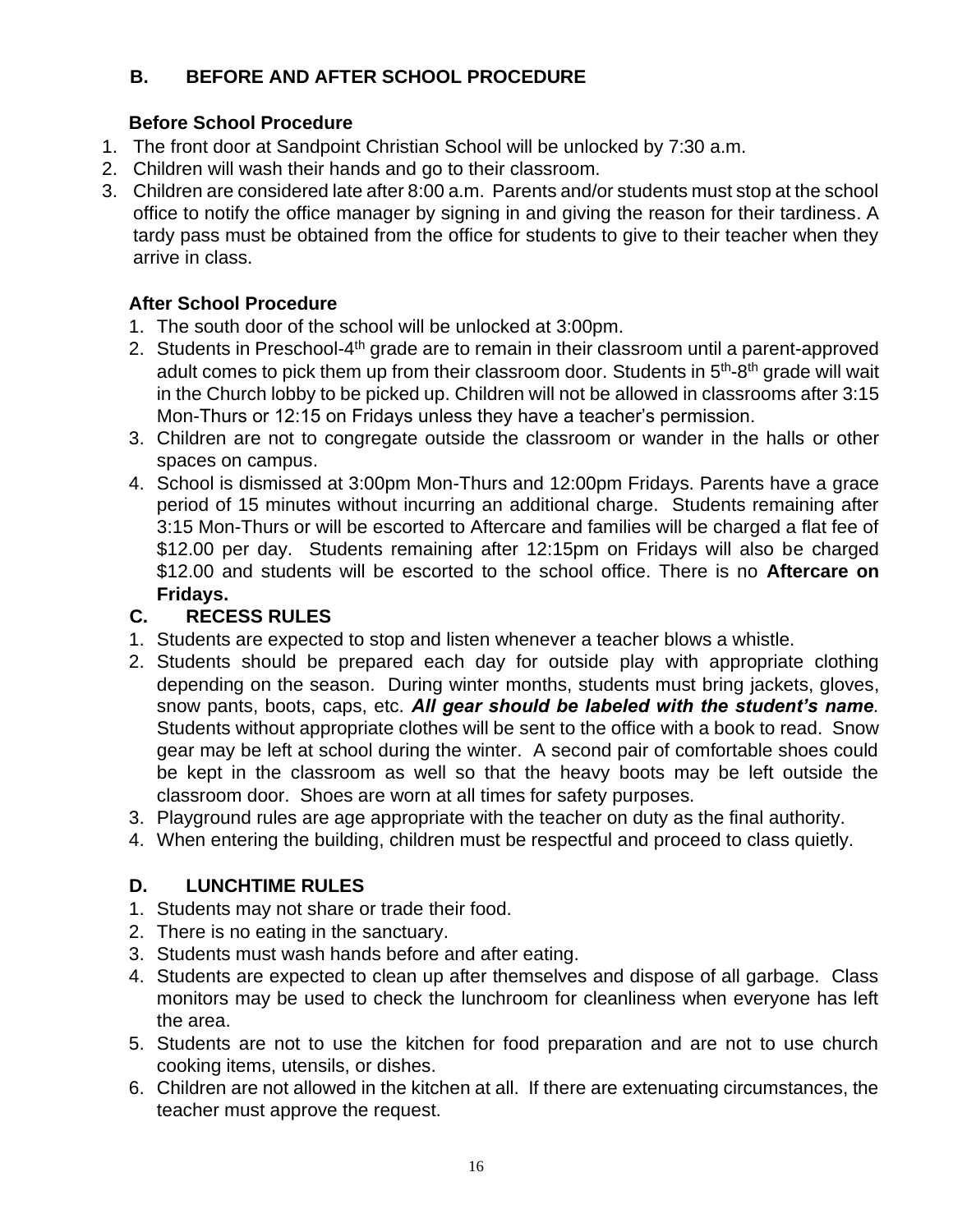7. Microwaves are allowed for warming of food. Hot water for soups and noodles will be available in the lunchroom. *Please note that students may only bring items that need to be warmed, not cooked, because facilities and time are quite limited.* Microwaves will be limited to one minute per student at a time. Preschool to Kindergarten students may only bring warm food packed in a thermos as we are unable to accommodate warming their food for them. A cup of soup will be available for \$1.00 and can be purchased from the office.

There may be students at Sandpoint Christian School with life threatening allergies. It is our goal at SCS to ensure that every student in our school is safe. If your student has food that would be harmful to those with food allergies, we require that they do not sit at the tables designated for specific food allergies. Those students choosing to sit at the nut-free tables must not have any nut-product in their lunch. Even trace elements of these products could result in a severe allergic reaction. Sometimes these elements may be hidden in processed foods. Please discuss the following with your child:

- 1. Do not offer, share or exchange any foods with other students at school.
- 2. Hand washing with soap and water (or using a disinfectant wipe) after eating is necessary to decrease the chance of cross contamination on surfaces at school.

Thank you for your consideration and help in this matter. If you have any questions or concerns, please call.

# <span id="page-16-0"></span>**7. PARENT VOLUNTEER PROGRAM**

Small organizations typically face the challenge of balancing diverse labor needs with relatively few paid staff. Most private schools, like SCS, rely on volunteers to perform a variety of tasks. Without an active volunteer base there is a tendency for the paid staff to "wear too many hats," resulting in fatigue, loss of effectiveness, and burn out.

Here at Sandpoint Christian School we are grateful for the tradition of a dedicated group of volunteers. Each person, no matter how visible their role, plays a vital role in the wellbeing of the school and its ability to effectively train students. We believe our parents share the vision of providing quality education for their children and understand it takes a "team" to do it! We encourage our parents to use their gifts, talents, and time generously for the sake of the SCS family.

# <span id="page-16-1"></span>**8. FINANCES**

### <span id="page-16-2"></span>**A. BUDGET**

A yearly budget is prepared by the budget committee made up of board members and the principal. The budget is then submitted to the board for approval.

### <span id="page-16-3"></span>**B. TUITION**

Tuition amounts will be reviewed every year. Payments are due by the  $1<sup>st</sup>$  of each month and late after the 10<sup>th</sup>. Payment may be cash, check, debit, or credit card as well as automatic payment or withdrawal. There are two options for paying tuition: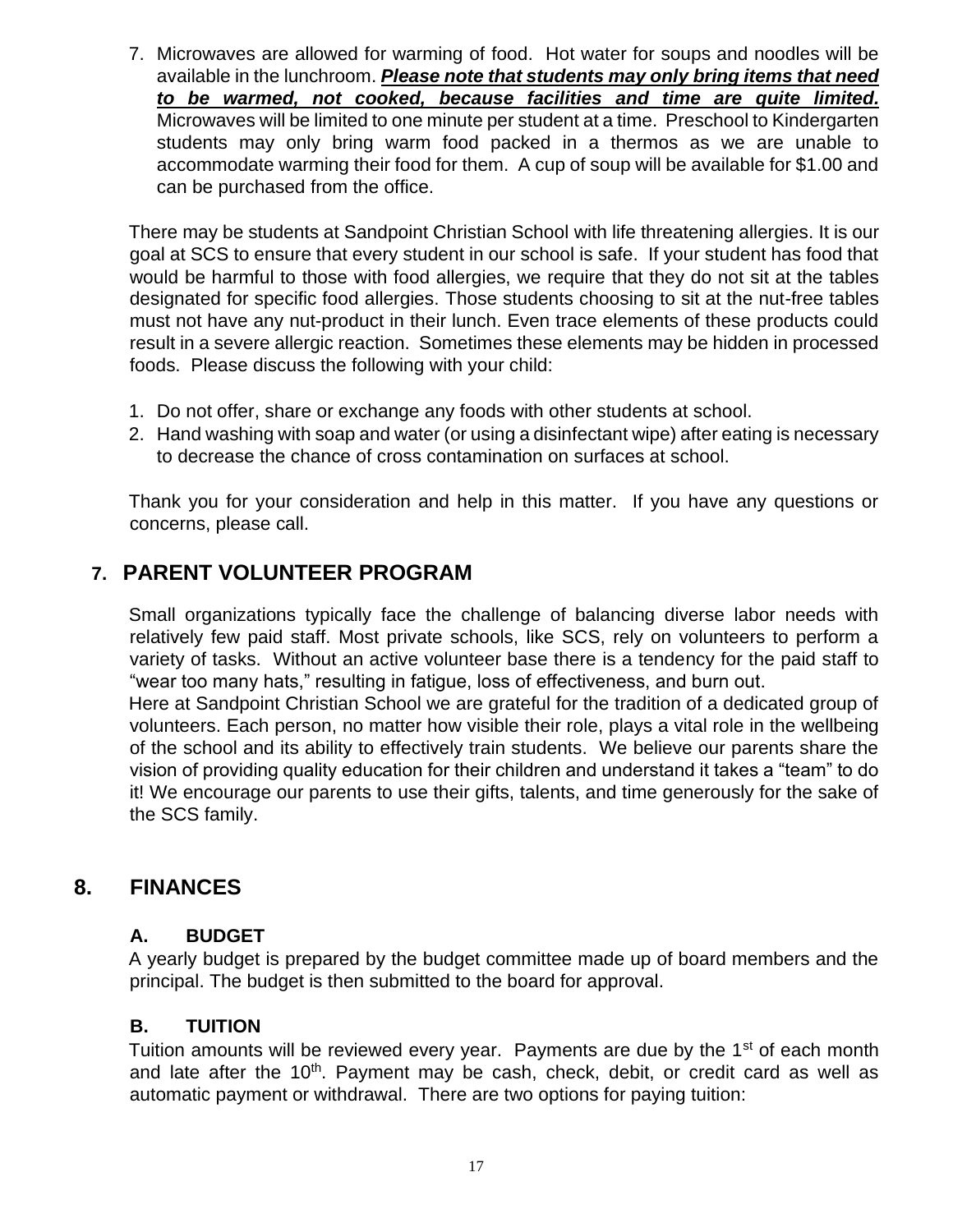- 1. Pay the tuition in full by the first Friday after school begins. The school benefits from this plan because monies are provided early in the year to purchase needed items. A 5% discount is given when this option is used.
- 2. Pay the tuition in monthly payments, either over 10 or 12 months.

If tuition is not paid by the 10<sup>th</sup> of the month a \$25.00 late fee will be assessed. If the balance is not paid by the following month, satisfactory arrangements need to be made between the family and the school. If tuition becomes 2 months past due the school board may choose to prevent the student from returning to school until arrangements have been made. All tests, report cards and files will be held until the account is paid in full. It should be understood that Sandpoint Christian School is a private school whose sole sources of income are tuition, fundraising and other gifts.

Any requests for alternate payment plans and/or tuition assistance information must be applied for in writing and given to the principal. The information will only be shared with the school board's finance committee.

## *Tuition Refunds:*

- 1. If a student is withdrawn prior to attending any classes, a full refund of tuition paid will be granted.
- 2. If a student is withdrawn subsequent to attending at least one day of class, no refund will be given for that month. A pro-rated refund may then be requested.
- 3. Two weeks written notice is requested prior to withdrawing your child, in order for the school to fill vacant slots. If no written notice is given, pro-rated refunds will not be considered.
- 4. Registration Fees are non-refundable.

## <span id="page-17-0"></span>**C. DONATIONS**

Donations may be made to a general account or be made to a dedicated account, i.e. Tuition Assistance, Computer Needs, Classroom Resources, Playground, etc. **Donations are tax deductible and eligible for a 50% refund on Idaho State Taxes.**

## <span id="page-17-1"></span>**D. MONIES SENT IN TO SCHOOL**

**Please make sure that all cash monies are sent in a sealed envelope with the student's name, purpose of the payment, and the amount in the envelope.** This will greatly help us with the bookkeeping. If the payment is made in check form, please use the item line to write the purpose of the payment so it can be correctly applied as you intended. There is a locked payment box on the wall outside the school office. ALL money will be deposited here and the office staff will process these various payments after school each day. If you need a receipt, please let the front office know – they will be glad to get one for you. Teachers and other staff members have been asked not to accept money or agree to put it in the box for you – please do not ask them to make an exception.

# <span id="page-17-2"></span>**E. AUTOMATIC WITHDRAWAL FOR TUITION PAYMENTS**

In an effort to help parents who have many busy agendas we have set up the ability to service your financial account using automatic withdrawal. Please request a form from the office for more details.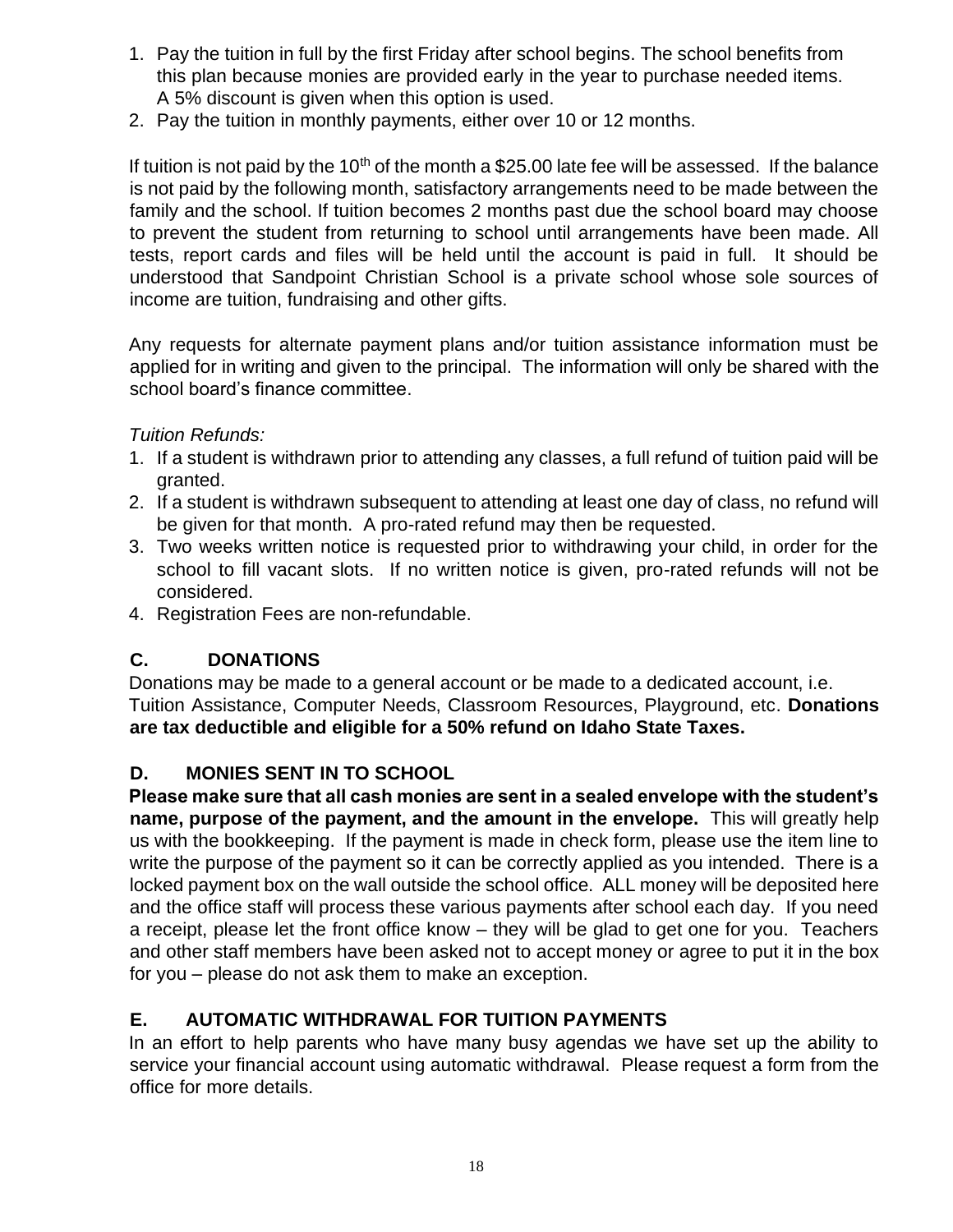Payment dates set for automatic withdrawal may be set to withdraw after the 10<sup>th</sup> without late charges. We encourage all of our families to use this option as it streamlines the office and limits paper usage.

## <span id="page-18-0"></span>**F. TUITION ASSISTANCE AND SPONSORSHIP**

The mission of Sandpoint Christian School is educate children – mind, body, and spirit for the honor and glory of Jesus Christ. Our intention is to welcome everyone in our community who desires this training for their child. We recognize that some families may require financial assistance and we are committed to working with them in order to make a Christian private school education possible.

It is sometimes possible for families to receive up to 25% in tuition assistance from a limited pool of funds that the school board makes available each year. We understand that unexpected circumstances occasionally arise, such as an employment change which is causing short-term financial difficulty. Please communicate with us so we can help when possible. The Sandpoint Christian School Board allocates a limited amount of money in its annual budget to assist families in need. Should other small financial needs arise, the principal will make every attempt to work out these individual situations if the parent will communicate with the office in a timely manner. We also will make every attempt to fill as many of our paid positions with qualified parents as possible. Any parent with an enrolled student will have priority status when we are hiring as long as their individual skill base and qualifications are equivalent to the qualification level needed for the job.

# <span id="page-18-1"></span>**9. GENERAL INFORMATION**

## <span id="page-18-2"></span>**A. LUNCH PROGRAM**

Due to lack of volunteers, we will not be offering hot lunch this year. If a student forgets their lunch, we do offer a *cup of noodle* in the office for \$3.00. Preschool, pre-k, and kindergarten students **do need to bring a lunch on Fridays**.

### <span id="page-18-3"></span>**B. SUPPLY LIST**

A list of school supplies will be available and sent out to each family over the summer. Additional copies are available in the office or on our website.

### <span id="page-18-4"></span>**C. SCHOOL HOURS, CALENDAR & CLOSURES**

### *School Hours:*

Monday through Thursday from 8:00 a.m. till 3:00 p.m. (with Aftercare available until 5:30 p.m.). Fridays are 8:00 a.m. till 12:00 p.m. (no Aftercare available)

### *School Calendar:*

Sandpoint Christian School attempts to keep its school calendar the same as the public schools for those families who have children in both schools so that vacations and days off may be spent together. A school calendar showing days off will be sent home at the beginning of the year or may be picked up in the office. It is also available for viewing on the school website (www.sandpointchristian.com).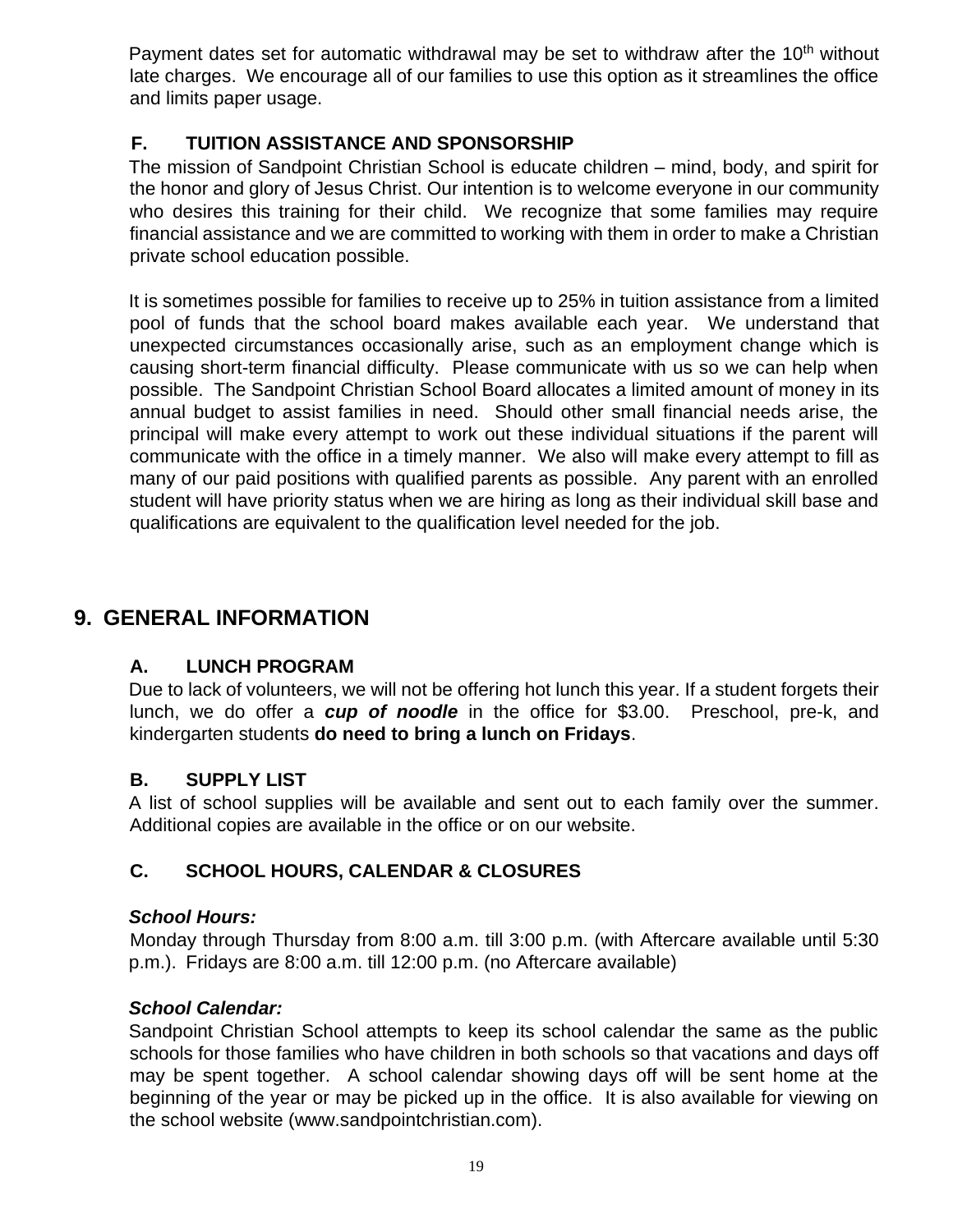### *School Closures:*

Sandpoint Christian School will be closed for bad weather if the Lake Pend Oreille School District is closed. Parents can obtain closure information through Facebook, T.V., radio, telephone (263-2312) or by the web at either the school website sandpointchristian.com or the school district website at lposd.org. The school does not close mid-day for weather but parents are welcome to pick up their child early if road conditions are poor. Our school Facebook page will also be updated with this information – you can set your Facebook page to text message the school updates to your cell phone. Facebook is a free service.

## <span id="page-19-0"></span>**D. FIELD TRIPS**

Classroom teachers occasionally schedule field trips and all students who have a signed permission slip with any fees due attached to it may participate. In the event that a parent does not want his/her child to attend, it may be necessary for the parent to come and pick up his/her child or keep them home for the day. The student dress code for each field trip will be as specified by the teacher on the permission slip.

*Transportation:* Drivers will be required to have the following: current driver's license, current proof of auto insurance, volunteer driver's form on file, and a seat belt for every child in the car. A completed and signed consent form to perform a background check will also be required from all drivers as well. **In accordance of Idaho State law, all students 6 years old or younger must have a car seat for field trips. The school does not provide car seats.** If a student will be leaving with someone other than their parent or regular ride, the school will require a note or phone call from the parent. Students are encouraged to make plans before school and not at the last minute.

## <span id="page-19-1"></span>**E. EMERGENCY DRILLS**

Fire drills are held in the school once each month during fair weather so that students know what to do and where to go in an emergency. At the sound of a continuous bell, students are to stand, form in lines as directed, and move out of the building in an orderly, prescribed manner to the appointed location. Students will also be instructed in a "lockdown" drill once each semester where they will be kept in their classroom until it is safe to leave.

## <span id="page-19-2"></span>**F. SCHOOL VISITORS**

*Student Visitors* must have prior approval from the administration and teachers. Students should not invite friends or relatives to school simply because they are out of school elsewhere or visiting from a distance. Visitors are expected to abide by the rules and regulations of Sandpoint Christian School and are expected to attend class with the host student. Visitors must check in at the office before attending classes.

*Parents* are welcome to visit the school anytime; however, they must sign in at the office and ask for a visitor badge to wear. If time is desired with a teacher during school hours, an appointment should be made. All visitors to Sandpoint Christian School must sign in at the office.

## <span id="page-19-3"></span>**G. LOST AND FOUND**

1. Items left unattended at the end of the day will be placed in lost and found.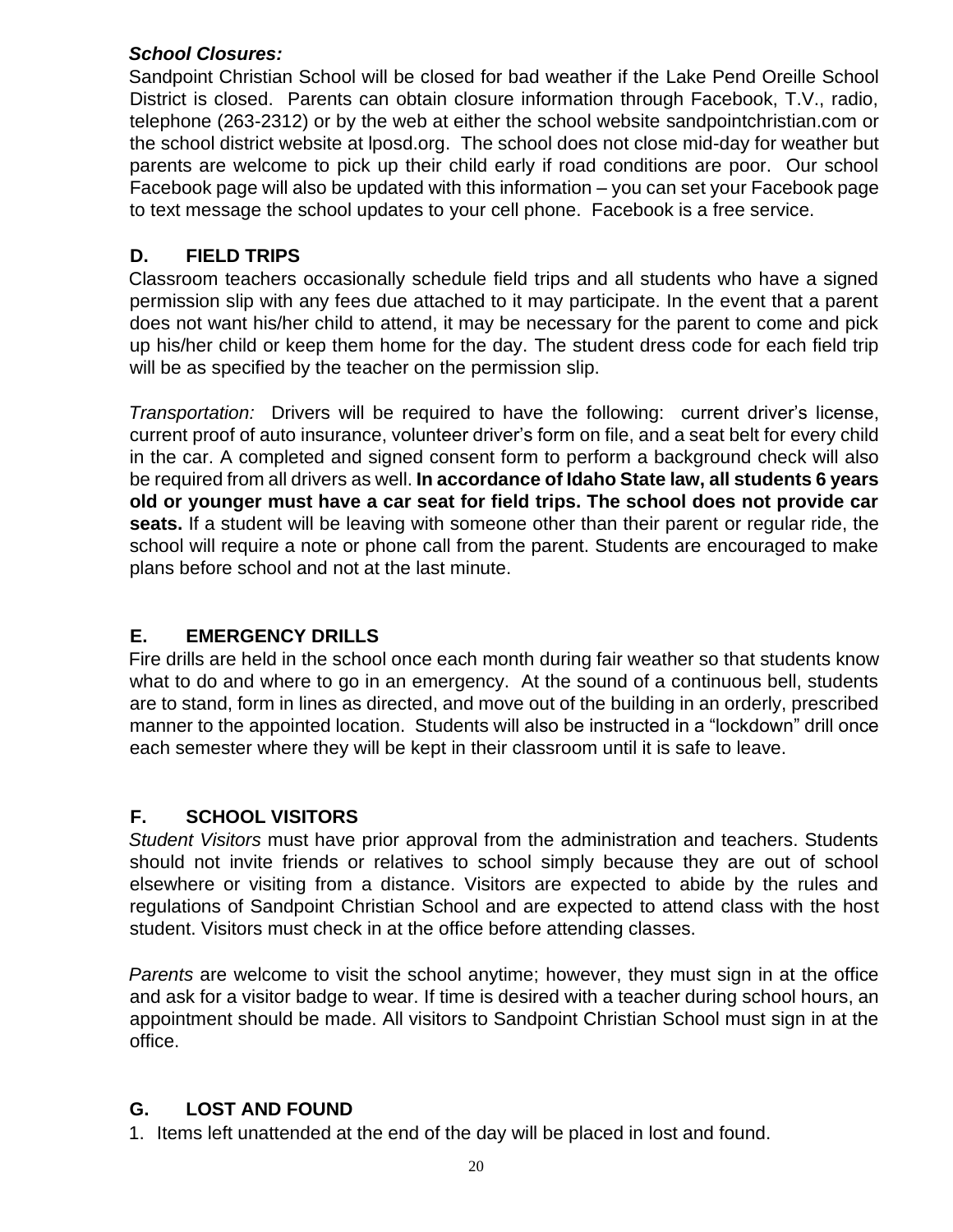- 2. Students are responsible to check the lost and found basket for lost items.
- 3. If items are not claimed by the end of each semester, they will be donated to the Panhandle Animal Shelter Thrift Store.

## <span id="page-20-0"></span>**H. EARLY RELEASE**

Parents may sign students out early; however, this will be unexcused unless pre-arranged with the teacher. Please discuss or request an exemption from the principal if needed.

## <span id="page-20-1"></span>**I. UNEXCUSED ABSENCE OR TARDY**

While we will work with as many family circumstances as much as possible, all graded work missed during absences, tardiness, or early releases will still be required. Students will be expected to catch up and learn the content. Make-up work will be graded and credited at the teacher's discretion.

## <span id="page-20-2"></span>**J. LATE WORK**

Late work that simply was not turned in or completed on time must be completed, but credit will be given at the teacher's discretion. If there is excessive late work which causes the grade to fall below a C the teacher may request a parent/teacher conference to discuss the situation.

## <span id="page-20-3"></span>**K. UNAUTHORIZED MARKETING**

No literature of any kind may be distributed with the Sandpoint Christian School logo or name unless the principal or school board has granted prior permission.

## <span id="page-20-4"></span>**L. INTERNET POLICY**

Each student and parent must sign an internet usage agreement. This agreement must be signed and on file in the office in order for the student to access the internet through the school computers. The internet is to be used for education enrichment and research concerning subject matter that is related to the classroom content. Any alternative use such as checking personal email, etc. must be specifically granted permission from the teacher in the room each time. No student may be signed onto the internet without a teacher or other staff member in the room.

## <span id="page-20-5"></span>**M. MEDIA POLICY**

Classroom media will be restricted to educational and content related material only throughout the week. All content will have been previously viewed if video or listened to in the case of audio files by the teacher and will be appropriate for the age group and content matter being studied.

At times, the classes may earn the privilege of watching non-content related videos or a group of teachers may plan a special school event. Any non-content related audio or video will be reserved until the afternoon unless specific arrangements have been made for special circumstances through the office. All movies shown in Preschool -4<sup>th</sup> grade will have a rating of G. Movies in 5<sup>th</sup>-8<sup>th</sup> grade may have a rating of G or PG. Any non-content related movies will be announced ahead of time and/or permission slips sent home for parent approval. Any parent who has a concern should contact the teacher to discuss an alternative activity for their student.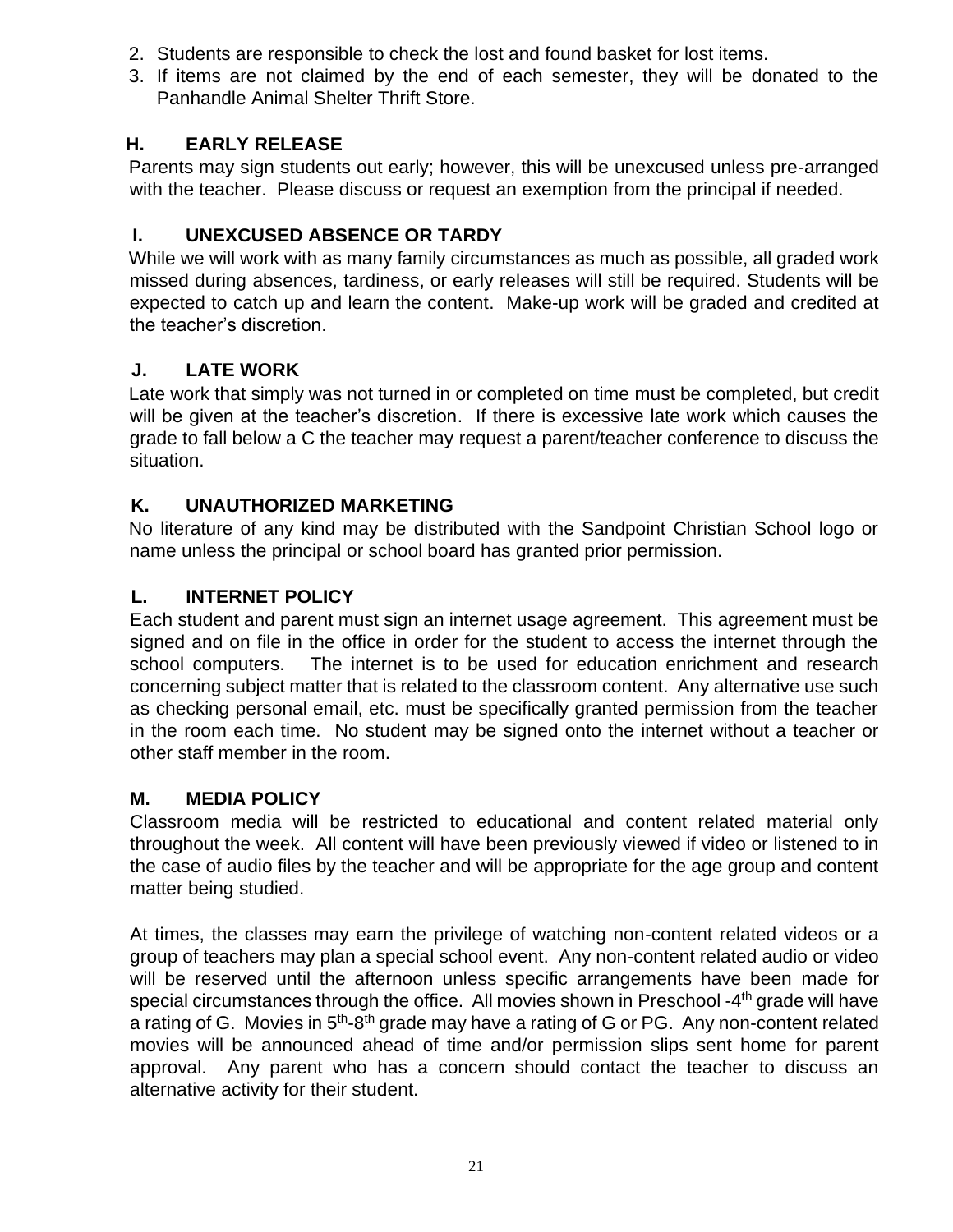# <span id="page-21-0"></span>**N. STUDENT BIRTHDAYS**

All students may bring a treat to share on or around their birthday. Class celebrations are limited to treats or snacks only (balloons and other decorations will have to be reserved for home). Arrangements are to be made with the teacher at least 24 hours ahead of time so he/she can schedule a snack time or lunch time celebration.

*Party Invitations:* SCS policy states that any invitations for private parties, events, etc., may only be distributed in the classroom or hallways if the student invites *every single student* in their class to the party/event. If it is *not* the intention to invite every classmate, parents must make their own arrangements to invite friends. Parents may distribute invitations in the parking lot, being careful and mindful of any hurt feelings that may arise from non-invited classmates. SCS will **not** publish or give out anyone's phone number, address, email, or other private information, nor will we forward email invitations or party information to anyone.

## <span id="page-21-1"></span>**O. BOOKS AND SUPPLIES**

Books and textbooks are borrowed from school. If lost for more than two weeks, the student must purchase replacements. If the items are returned in an unusable state, the student will be billed for ½ of the replacement cost.

## <span id="page-21-2"></span>**P. LIBRARY FINES**

Any library book that has not been turned in by the end of the school year will incur a fee of \$5 per paperback or \$10 per hardback, billed to the family's account.

## <span id="page-21-3"></span>**Q. GRADE SCALE**

Primary subject areas will be graded primarily using a combination of class work, homework, projects, quizzes, and tests. The subject areas of Bible, Language Arts, Math, Science, and History will be graded using numerical percentages and letter grades in grades 1-8. Other content and enrichment areas will be reported using a rubric system which will define the students' level of meeting the expected standards. Enrichment and developmental course grades will be primarily based on student effort, positive class participation, and consistency of improvement.

### *Kinder Scale:*

 $E = 90 - 100\%$ G= 80-89% S= 70-79% N= 60-69%  $U = < 59\%$ 

### *Standard Scale:*

| A+ | 97-100% |
|----|---------|
| A  | 92-96%  |
| А- | 90-91%  |
| B+ | 87-89%  |
| B  | 82-86%  |
| B- | 80-81%  |
| C+ | 77-79%  |
| C  | 72-76%  |
| C- | 70-71%  |